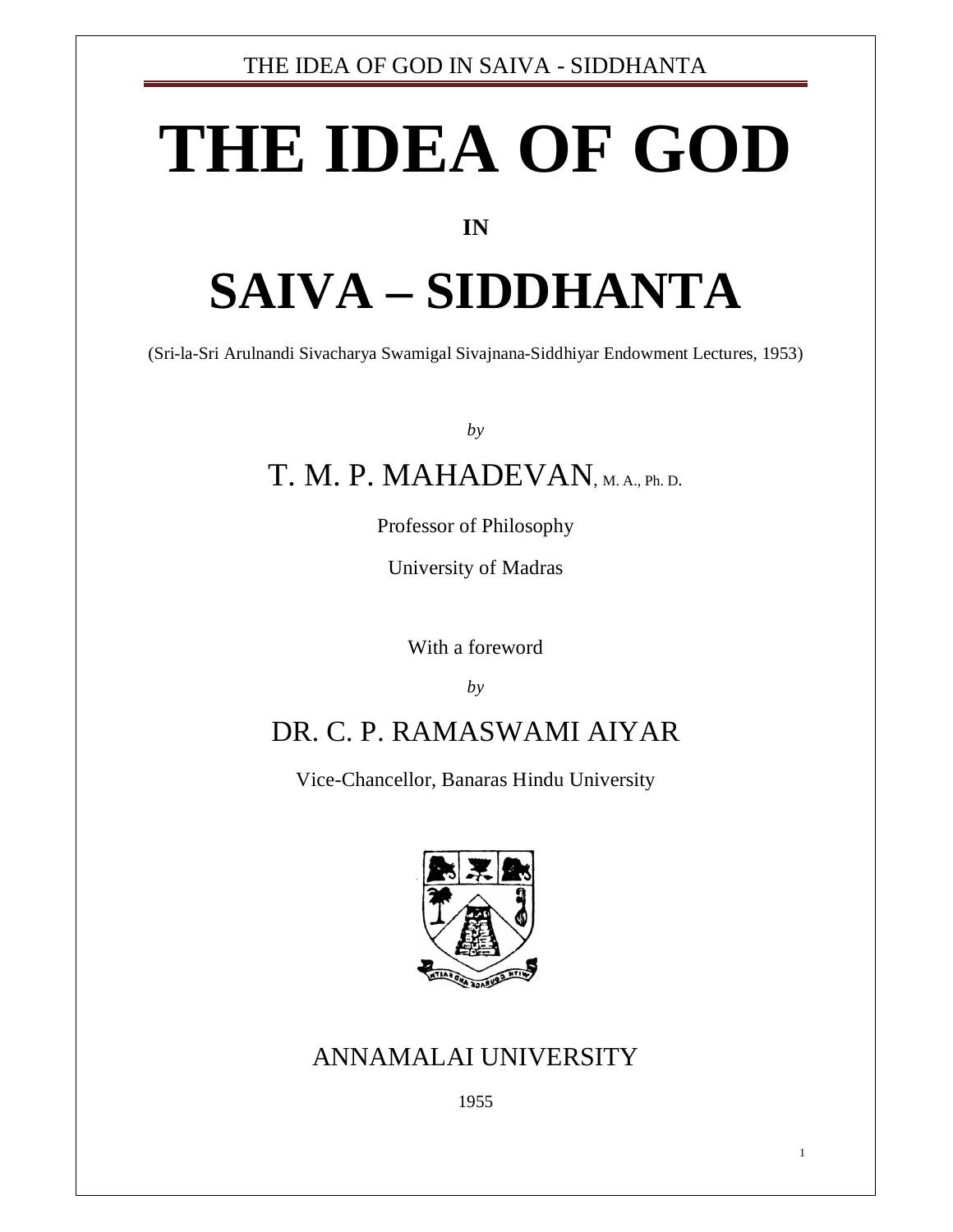## **FOREWORD**

I have carefully perused Dr Mahadevan's of epitome the Saiva-Siddhanta philosophy and consider that he has done adequate justice to the claims of a characteristic and indigenous development of thought and speculation which have not always been fully recognized. The preponderant influence exercised by the Advaita and the Visishta-Advaita systems and the circumstance that Saivism has been mainly developed in Kashmir in the North and in the Tamil country in the South have, perhaps, been responsible for the comparative neglect of the Saiva Agamas. They are remarkable both for the elimination of all class and sex distinctions and for the combination of a rigid appreciation of the central reality with the successful reconciliation of the ideas of God as the efficient cause of the world and Maya on whom God acts through the Sakti and of God's grace as a prime factor.

There is another reconciliation which the Saiva-Siddhanta affords, namely, the conjoint utilization of several disciplines commencing from external acts of worship and culminating in ultimate *jnana*.

Especially at the present moment when antagonisms are stimulated as between Sanskritic and Tamil influences, the importance of Saiva-Siddhanta cannot be over estimated and I congratulate Dr Mahadevan on having, in his Tiruppanandal lectures, produced a handy synthesis of the system.

Banaras

#### December 6, 1955 C. R. RAMASWAMI AIYER.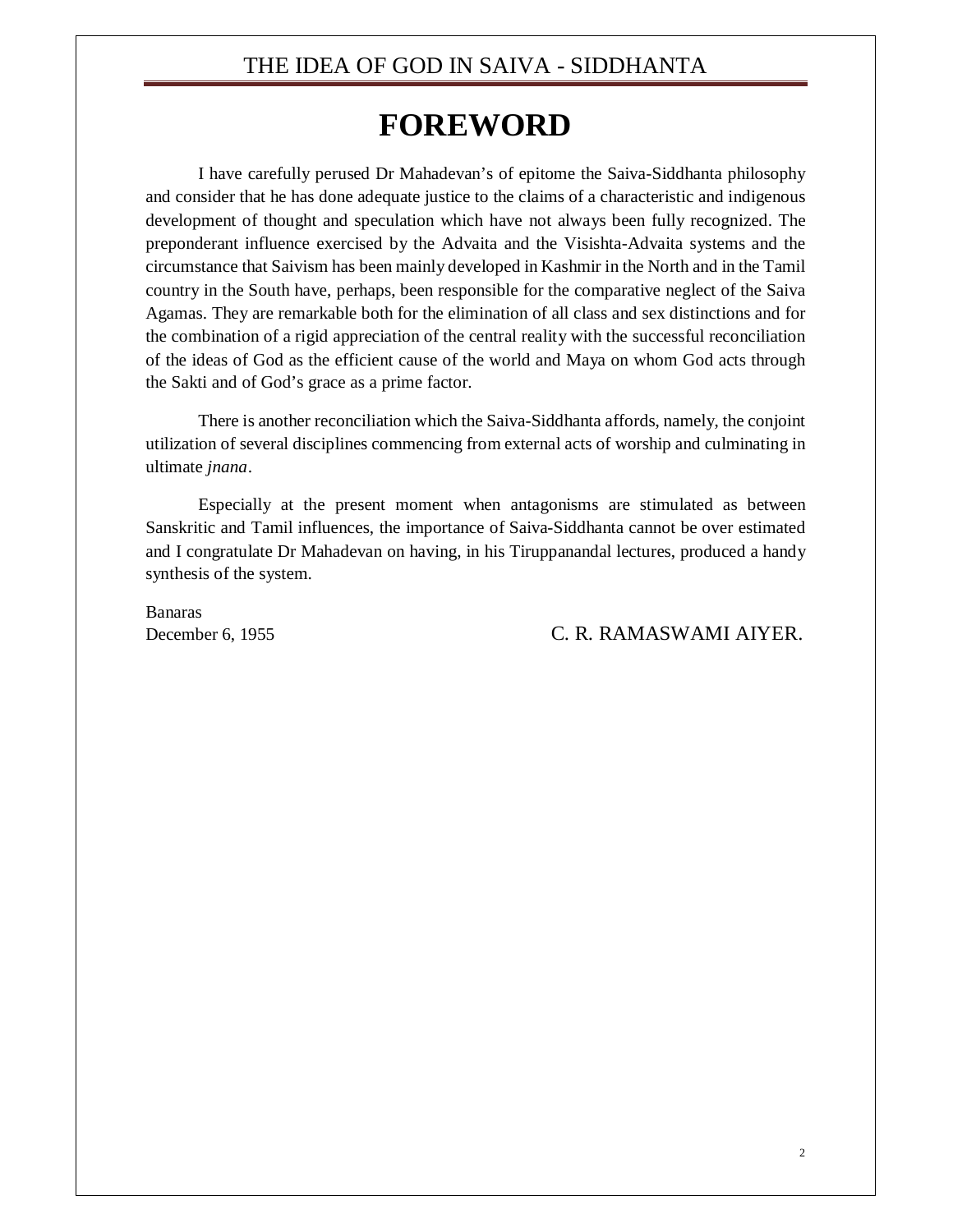## **PREFACE**

The following pages contain the substance of four lectures delivered under the Sri-la-Sri Arulnandi Sivacharya Swamigal Sivajnana-Siddhiyar Endowment in the year 1953. The first was given at Allahabad University on November 27, 1953, and the other three at Banaras Hindu University on November 30, and December 1-2, 1953. The first lecture gives a brief survey of the essentials of Saiva-Siddhanta. The other three deal with the Idea of God as envisaged in the system.

Although my main field of study has been Advaita – Vedanta, I have had earlier opportunities of writing on Saivism. I have contributed the sections on Saivism to the volumes of *The History and Culture of the Indian People* being published by Bharatiya Vidya Bhavan, Bombay, and the chapter on the Saiva-Siddhanta, besides the one on the Upanishads, to *History of Philosophy*, *Eastern and Western* sponsored by the Ministry of Education, Government of India. So, I am glad to have had this additional opportunity afforded to me by Annamalai University of making a study of one of the most absorbing doctrines of Saiva-Siddhanta, viz., the doctrine of God.

My thanks are due to the Authorities of Annamalai University for inviting me to deliver these lectures in 1953, to Dr. C. P. Ramaswami Aiyar who was then the Vice-Chancellor of the University and who has kindly contributed a Foreword, and to the present Vice-Chancellor Sr. T. M. Narayanaswami Pillai. I am grateful also to the Professor in charge of publications, Sri J. M. Somasundaram.

To my colleagues of the philosophy departments of Allahabad University and Banaras Hindu University, who entertained me during my visit to these two seats of learning, and who organized these meetings, I am deeply indebted.

Madras

December 10, 1955 T. M. P. MAHADEVAN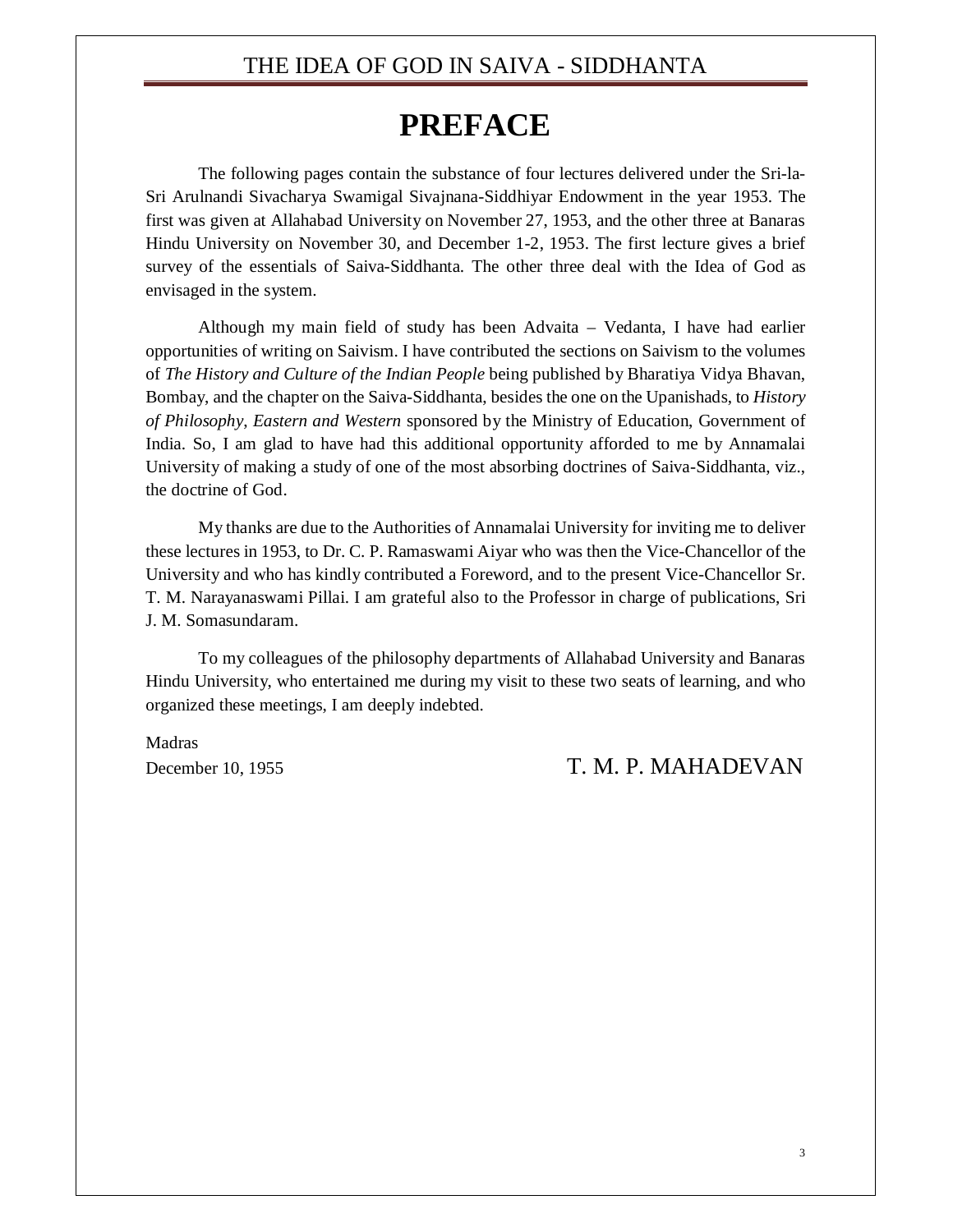## **CONTENTS**

| <b>LECTURE</b> |  |    |
|----------------|--|----|
| I              |  | 5  |
| H              |  | 11 |
| Ш              |  | 17 |
| IV             |  | 23 |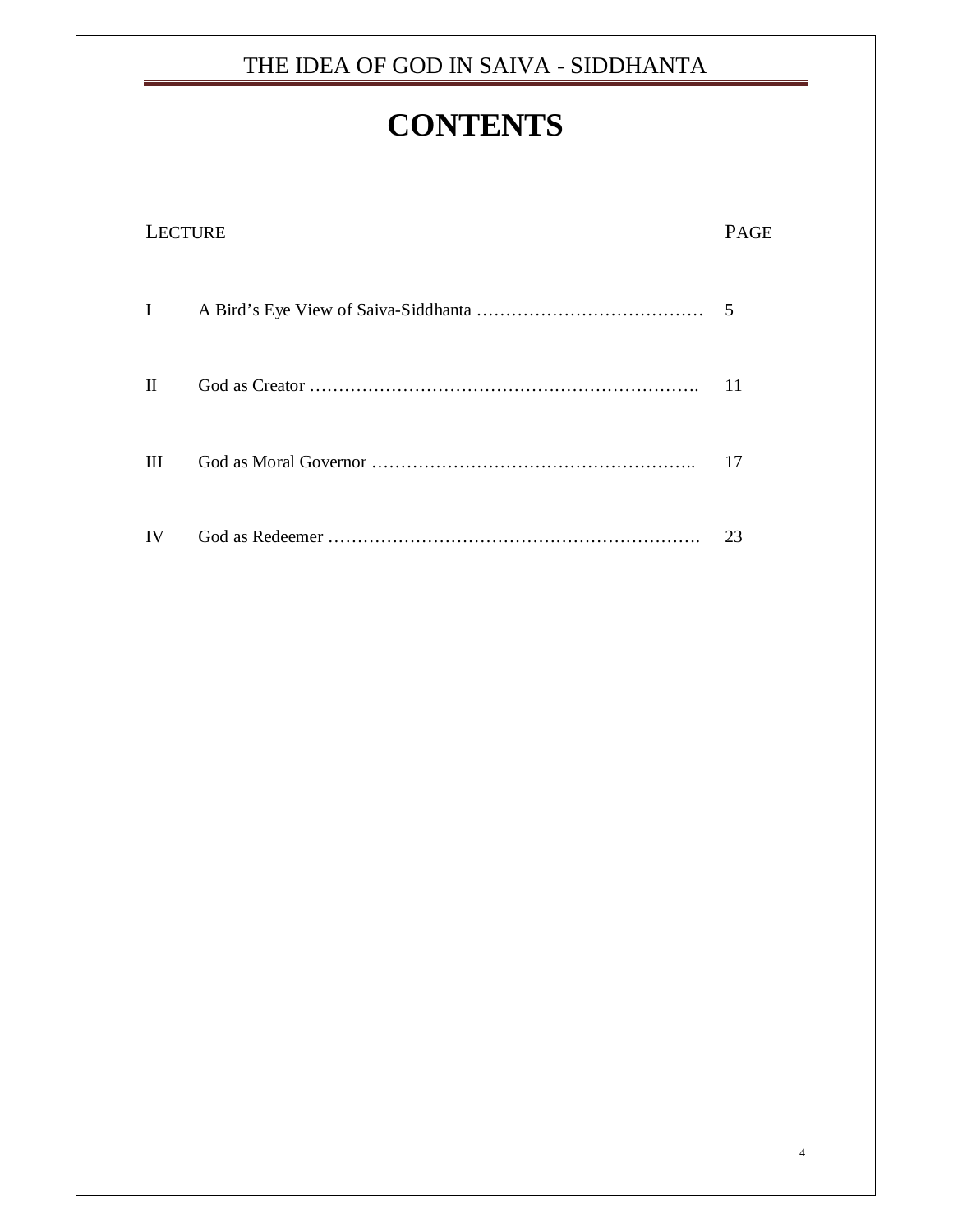#### LECTURE ONE

## **A Bird's Eye View of Saiva-Siddhanta**

*Saiva-siddhanta* is the name by which the school of Southern Saivism is known. Its primary sources are in Tamil – the devotional outpourings of the saints and the systematic writings of the teachers. The basic authority for all these works is said to be that of the Saiva Agamas which are all in Sanskrit. The Vedas too are authoritative for the Saiva-siddhantin. Only their appeal is general, while that of the Agamas is special. There is a happy blend of Tamil and Samskritic influences in the literature of Saiva-siddhanta, as in that of Southern Vaisnavism. This accounts for the wide popularity of these schools, and for the allegiance of the great masses of the people to the truths they teach.

Just as the Upanishads constitute the foundation texts for the Vedanta schools, the psalms of the Saiva saints form the basic material for the Siddhanta. Philosophy has to work on the intuitions of the saint and the sage; it cannot function in a vacuum. Before systematization could begin, there must be something which has to be systematized. What philosophy does is to bring to a system the experiences of God-men and Truth-seers. The Saiva tradition of the South records the appearance of a series of saints. There are as may as sixtythree of them who are referred to as *nayanmars* or *adiyars*. One of the earliest of these was Tirumular whose *Tirumandiram* is a classic in mystic poetry. Four among the nayanmars are specially referred to as the teachers of the Saiva religion (*samayacaryas*). They are Appar, Tirujnana-sambandhar, Sundaramurti, and Manikkavacakar. In the *Tevaram* of the first three and the *Tiruvacakam* of the last we have hymns of exquisite beauty singing the praise of God and calling all human beings to take refuge in him.

The philosophers of Saiva-siddhanta who are styled *santana-acaryas* followed the saints. The most important of them are four: Meykandadeva, Arunandi-sivacarya, Marai-jnanasambandha and Umapati-sivacarya. Meykanda's *Siva-jnana-bodham* (ca. first half of the 13th century A. D.) is the basic text of the Siddhanta. It is a concise statement, in twelve aphorisms, of the cardinal doctrines of the system. According to tradition, now questioned by some scholars, the *Siva-jnana-bodham* was rendered into Tamil with the addition of a short commentary (*vartika*) by Meykanda from the *Raurava-Agama*, the rendered portion being the Pasavimocana section. Arunandi-sivacarya was the chief of Meykanda's disciples. His *Sivajnana-siddhiyar* is justly famous for it systematic and detailed exposition of the Siddhanta. Its author was a great scholar of his time. He was the preceptor of Meykanda's own parents, and was known as Sakalagamapandita. Realizing the spiritual heights the youthful Meykanda's had scaled, he became his pupil, and wrote the *Siddhiyar* explaining the Bodham. The third of the teachers, Marai-jnana-sambandha, is not known to have written any work. But the fourth, Umapati who was his pupil, has contributed as many as eight books to the Siddhanta literature. The best known of these is the *Sivaprakasam*.

The three categories of Saivism are *pati*, *pasu* and *pasa*. *Pati* is God, the supreme lord of all beings. Though it is not possible to comprehend his nature fully by the intellect, we may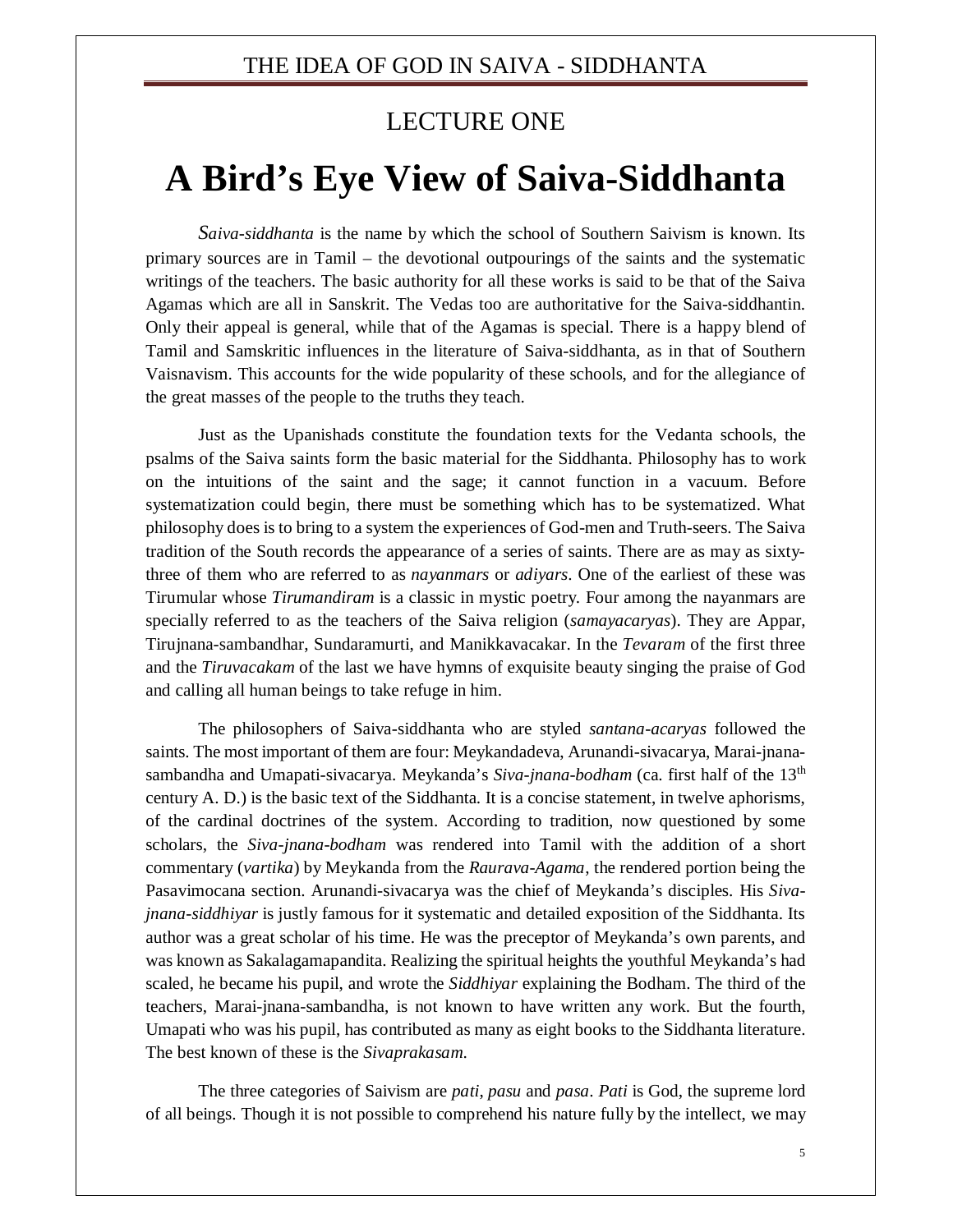attempt to understand his greatness. God is Siva, the auspicious. He is superior to the Hindu Trinity, Brahma, Vishnu and Rudra, though he is often identified with the last. Even when he is thus identified with the Destroyer, Rudra, it may well be shown how he is superior to the other two. For, at the time of the cosmic dissolution (*pralaya*), it is Rudra alone that stands unaffected, while Brahma, the Creator, and Vishnu, the Preserver, are resolved into him. The world should come out of him in whom it had earlier resolved. So, Siva is the sole cause of creation. The gods like Brahma are his deputies with the appropriate powers delegated to them. Siva is the great God (Mahadeva), the God of gods (Devadeva).

Eight qualities are attributed to Siva: independence, purity, self-knowledge, omniscience, freedom from *mala* (defilement), boundless benevolence, omnipotence, and bliss. Siva, in fact, is the home of all auspicious attributes. There is no limit to his greatness. The most comprehensive terms that may be employed to indicate his nature are sat and chit. As *sat*, Siva is the plenitude of being, and is incomprehensible. As cit or intelligence, we can know him. As *cit* or intelligence, we can know him. *Sat* and *cit* are like the sun and its light. From these two characteristics the other attributes may be derived. The names such as 'Siva' and 'Hara' are themselves supremely significant. As I have already stated, 'Siva' means the auspicious, the source of all bliss. And, 'Hara' indicates the redemptive nature of God. He removes all the impurities of the soul and redeems it from *samsara* (transmigration). Although the masculine form 'Sivah' is generally used, God is not male and the distinctions of sex do not apply to him. We speak of him as 'he' only in accordance with a convention. But he may be referred to as 'he', 'she' or 'it' – the three forms in which the world appears. He is Sivah (m), Siva (f), and Sivam (n). All the names of God may be rendered thus in the three genders. Manikkavacakar declares: 'He is the male and the female and the neuter.'

It is true that the scriptures say that God is *nir-guna*. But this term does not mean that God is 'attributeless.' It only means that he is not affected by the *gunas* of *prakrti* which is primal matter. He is above *prakrt*; and so *sattva*, *rajas* and *tamas*, the *gunas* of *prakrti*, are not his constituents, as they are of all finite entities. As Tirumular teaches, he is free from the three *gunas* (*mukkuna-nirgunam*).

Siva is immanent in the universe as well as transcendent to it. He is *visvamaya* (of the form of the universe) and also *visvadhika* (more than the universe). He is described as pervading the earth, water, air, ether, the sun and the moon, and egoity and the jiva. These constitute his eight-fold form (*astamurta*). But these do not exhaust his nature. He exceeds the universe, while being its ground. As thus exceeding, he cannot be perceived and cannot be comprehended by thought. He has no name, and no form. There are no identifying marks setting limits to him.

It is to stress the transcendent nature of Siva that he is regarded in the Siddhanta as the operative cause along of the world. The instrumental cause is Siva's *Sakti*, and the material cause is *maya*. It is from *maya* that the world evolves, and the souls are provided with the locations, instruments and objects of experience. But *maya* is inert and, therefore, requires an intelligent guide and director. The guidance and direction come from Siva. In order to safeguard the immutability of Siva, the Siddhanta says that Siva does not act on *maya* directly,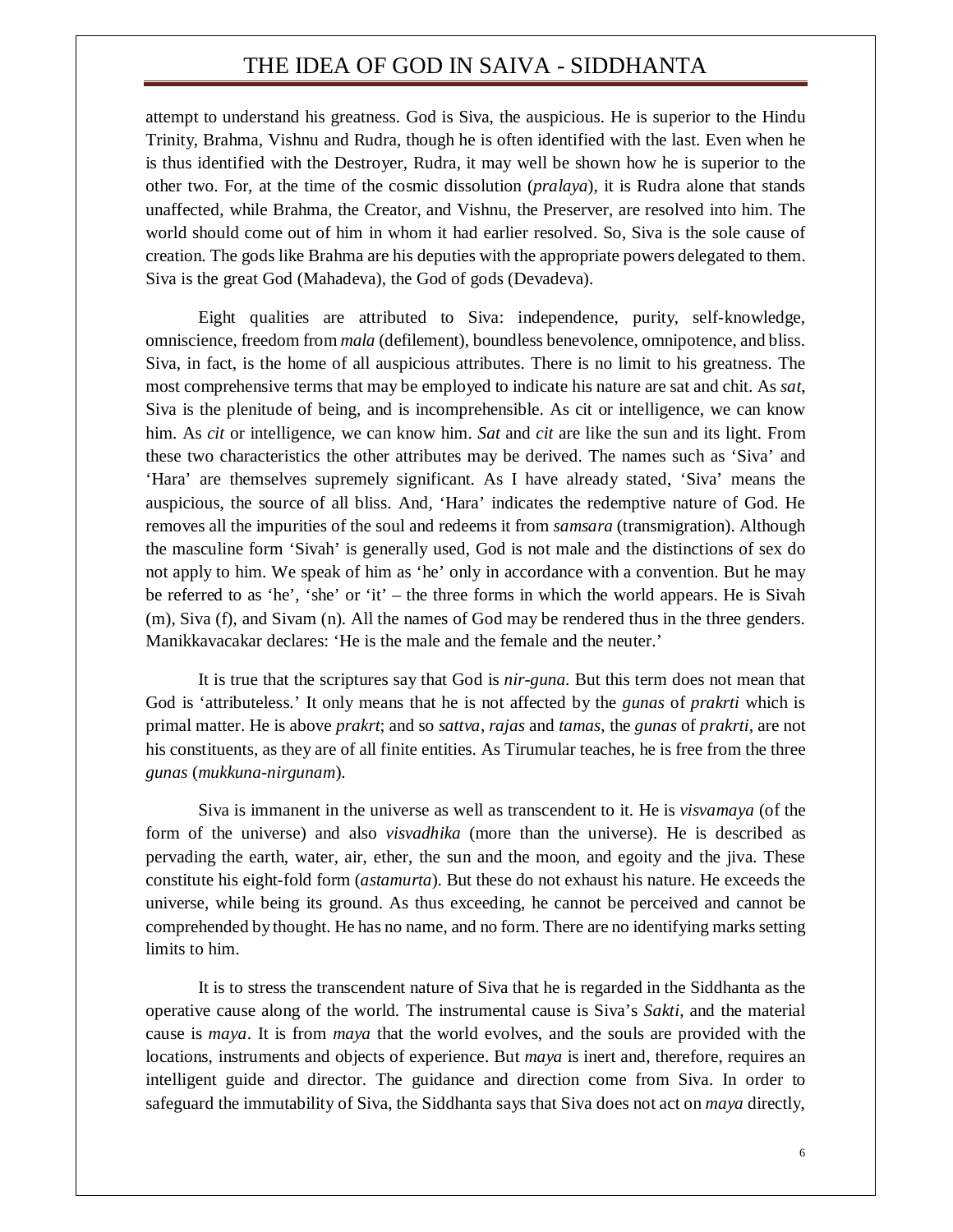but through his *Sakti*. Siva remains unaffected even when evolution takes place. Just as wind causes disturbance only to a part of the sea, evolution relates but to a portion of Siva's *Sakti*. Just as the sun is impartial and the same to all things, although these things derive their sustenance in diverse ways from him, so also is Siva in relation to the evolutes and the souls

Siva has five directions. They are: *tirodhana* (obscuration) *srsti* (creation) *sthiti* (preservation), *samhara* (destruction) and *anugraha* (bestowing grace). Of these, the first four have as their end the last one. The grand plan of the universe is the liberation of the soul through a shower of God's grace. Siva hides the truth from the soul and projects the world in order that he may save the soul through his grace. The world process is Siva's *lila*.

For Siva there is no incarnation (*avatara*). What brings about incarnation is *karma*. For Siva there is no *karma*. There is no need for him either to be born as mortals are born, and to live as they do. He has no birth and death, because he is the death of death. He is not caught in the time-stream because he is the time of time. This, however, does not mean that he does not appear in visible form. He takes on the form in which he is worshipped by his devotees. He assumes various shapes in order to protect and save his children. He comes as the preceptor (*guru*) in order to instruct and teach. All such forms and shapes are not made of matter (*prakrti*); they are concretizations of Siva's grace. Out of his unbounded love he becomes tangible to the terrestrials. *Anugraha* is his nature. Love is his being. Tirumular declares that there is no difference between God and Love.

I have now stated, in brief, the Siddhanta view of the nature of *pati*. Before proceeding to explain the other two categories, let me discuss the nature of the world and its evolution – the world in which the career of the soul is cast.

We have already seen that *maya* is the material cause of the world. *Maya* is two fold, pure and impure, *suddha-maya* and *asuddha-maya*. *Suddha-maya* is directly acted upon by Siva through his Sakti in its threefold aspects, viz., *iccha* (desire), *kriya* (will) and *jnana* (knowledge). From it are evolved what are known as the *siva-tattvas*: *nada*, *bindu*, *sadakhya*, *mahesvari*, and *suddha-vidya*. These serve a double purpose of providing locations for the divinities that are directly responsible for the course of evolution from *asuddha-maya*, and also of serving as stages for the return of souls to Siva. These five evolutes together constitute the *preraka-kanda* (the section of evolution which sets the direction for *asuddha-maya*).

The space-time universe and the psycho-physiological factors are evolved out of *asuddha-maya*. Because of its impurity, Siva does not act upon it directly, but only through the divinities who belong to the realm of *suddha-maya*. At first three principles emerge from *asuddha-maya*, viz., *kāla* (time), *niyati* (necessity), and *kalā* (particle). Form the last of these arise *vidyā* (knowledge) and *raga* (attachment). These five serve as envelopes (*kancukas*) to the soul. As conditioned by these, the soul becomes the *purusa-tattva*, the transmigrating individual. The counter part of *purusa* is *prakrti* which evolves out of *kalā* through another process. The five envelopes together with *purusa* and *prakrti* form the *bhojayitr-kānda* (the section of the evolution which makes for experience). They are also called *vidyā-tattvas*.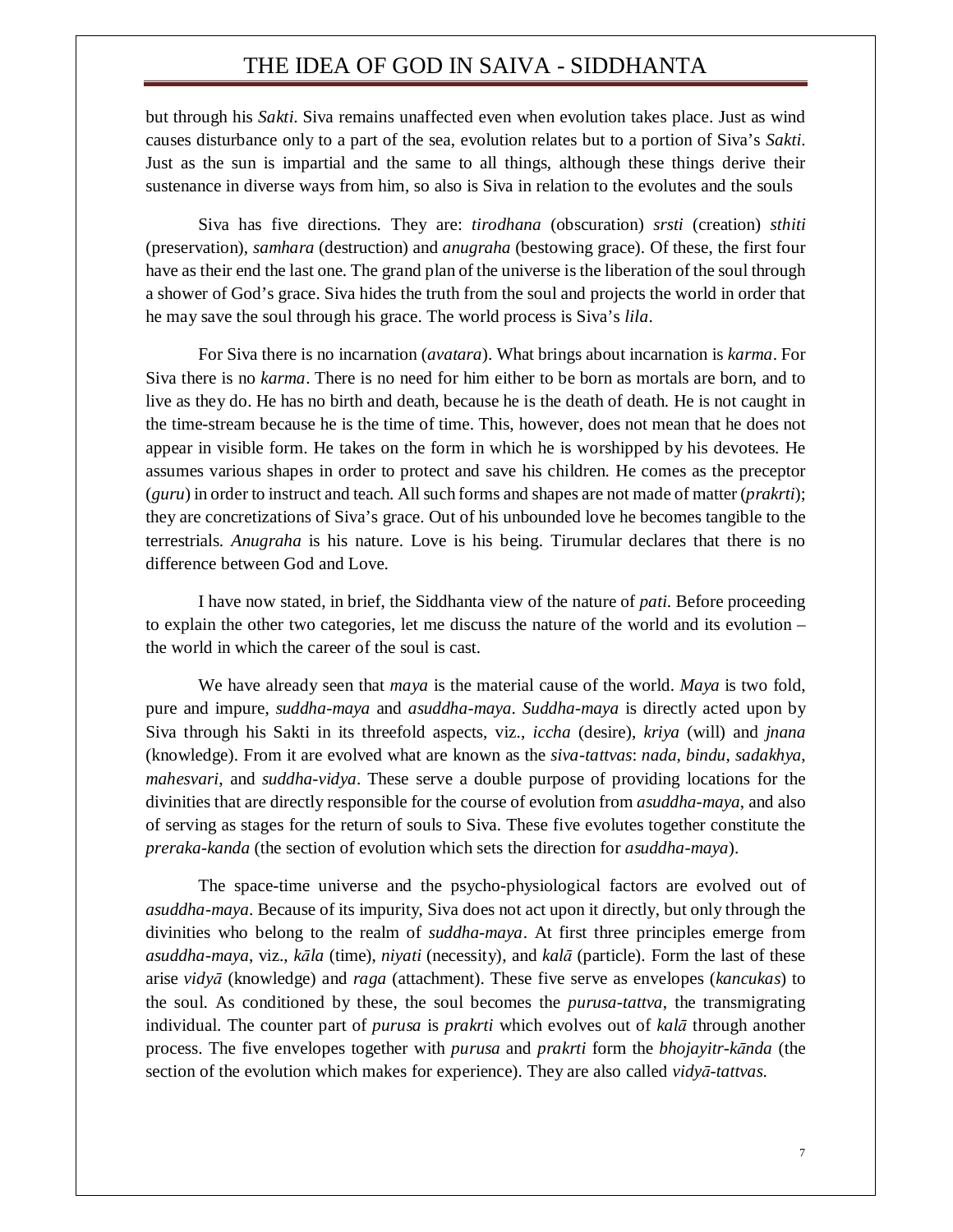From *prakrti* onwards, the evolutionary scheme is more or less the same as that of the *Sankhya* system. *Citta* and *buddhi* (intellect) first come out of *prakrti*. From *buddhi* emerges *ahankara* (individuality). *Ahankara* is threefold, *taijasa*, *vaikrta*, and *bhutadi*. In these three, sattva, rajas and tamas are dominant respectively. From the first evolve *manas* and the organs of knowledge; from the second, organs of action; and from the third *tanmatras* (subtle essences of sound, touch, color, taste, and smell). And, from the *tanmatras*, the five elements, ether, air, fire, water, and earth arise. Here the primary evolution stops. It consists of thirty-six *tattvas*, the largest number recognized in any system. Out of the evolutes of *prakrti*, each souls is endowed with a psycho-physical organism, and instruments and objects of enjoyment. This area of *prakrti* is called *bhogyakānda* (what is experienced or enjoyed).



#### **A BIRD'S EYE VIEW OF SAIVA SIDDHANTA**

*Pasu* which is the second category in *Saiva-siddhanta* means soul. Souls are by nature infinite, all-pervading and all-knowing. But because of association with impurities, *malas*, they become finite, limited and ignorant. The impurities, which are three in number constitute the *pasas* (bonds) of the soul, which are the third category in the *Siddhanta*. The three bonds are *anava*, *karma*, and *maya*. *Anava-mala* is a connate impurity. It is that which atomizes, as it were, the infinite soul. Like *avidya* in Advaita, anava is a beginningless positive entity, blinding the soul's vision. It is the impurity of darkness (*irulmalam*), deluding the soul. *Karma-mala* is the bond forged by the soul's deeds. Being deluded, the soul falls into the transmigratory tract. It acts merit and demerit which condition its birth and enjoyment. *Maya-mala* is the impurity called maya, which we have taken note of already. It is that which is responsible for cosmic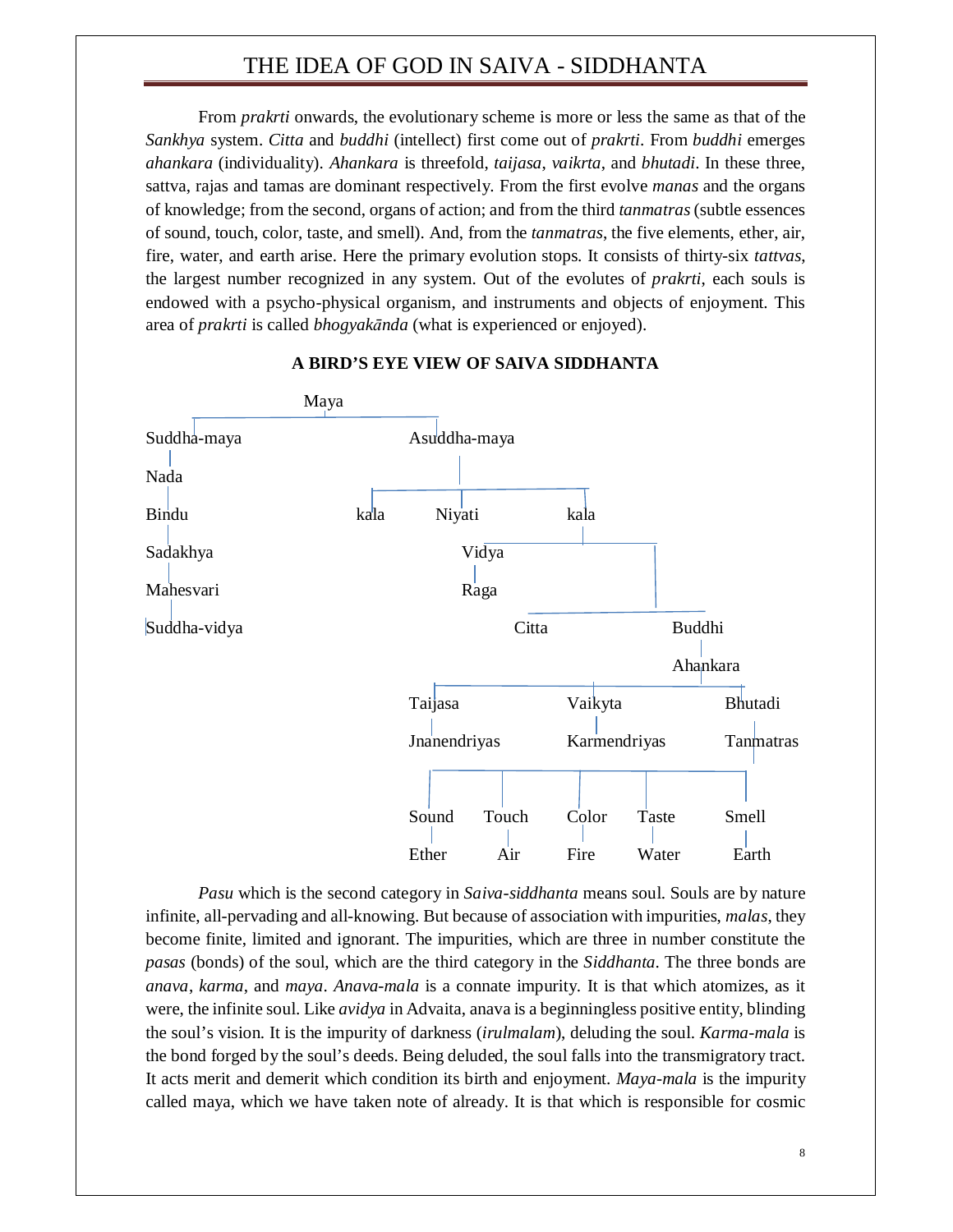evolution, serving as its material cause. It provides the soul with location, instruments and objects of experience. The three *malas* bind the soul, being in beginningless association with it. They are compared to the bran, husk, and sprout of paddy. Just as these condition the growth of paddy, the three impurities are responsible for the transmigration of the soul.

There are three classes of soul: *sakala*, *pralayakala*, and *vijnanakala*. The *sakala-jiva* is the full fledged empirical soul, endowed with all the three malas. The *pralayakala* is the soul as it exists in the state of cosmic dissolution. It is then free from *maya-mala*, the matrix of evolution. When there is fresh evolution, it becomes sakala again, being prompted by *karma*. The *vijnanakala* is the soul which is conditioned only by *anava-mala*. Through spiritual disciplines it has risen above the spheres of *karma* and *maya*, and has arrived in the region of *suddha-maya*. Having reached here, it does not return to empirical existence. It has become mature and fit for the final operation of Siva's grace. And, when this divine act takes place, *anava* too is removed, and the soul is released. The conditions of being of the three classes of souls are called, respectively, *sakala-avastha*, *kevala-avastha*, and *suddha-avastha*.

The soul is said to take on the nature of that with which it is associated, even as certain insects, birds and animals take after the coloration of their environment. When in association with *mala*, it becomes *asat* (evil); and when it gains union with Siva, it becomes *sat* (good). While it is transmigrating, it moves between these two ends, and is therefore said to be *sadasat*. The true nature of the soul, however, is to be in union with Siva. The *Siddhantin* calls this relation advaita which does not mean non-difference but non-separateness. Even in the state of release, the soul is entitatively different from God. But, it, then, shares in the nature of Siva; it becomes similar to God in that it regains its infinitude, pervasiveness and omniscience.

There are four courses of disciplines which a soul has to follow in order to attain perfection. They are *carya*, *kriya*, *yoga*, and *jnana*. The first stands for external acts of worship like cleaning the temples, gathering flowers for the Deity, etc. This is called *dasa-marga*, the path of the servant; Appar was the exemplar of this path; its proximate goal is *saloka*, residence in the realm of God. The next stage which is *kriya* is marked by acts of intimate service to God. Although these acts are also external in character, they are accompanied by a sense of intimacy such as a son may claim with his father. This path is known as *sat-putra-marga*, the path of the good son; the saint who set the example in this path was Sambandhar; and the objective of this discipline is *samipya*, attaining the nearness of God. The third discipline is *yoga* which means union, and here it stands for contemplation and internal worship. Here the devotee becomes more intimate with God, as a friend with his friend. The path, therefore, is called *sakha-marga*, the path of friendship; Sundarar demonstrated the efficacy of this method, whose aim is *sarupya*, gaining the form of God. The three disciplines I have explained so far constitute the preparatory stages in the pilgrim's progress to perfection. They make one fit for taking the last leap which is *jnana*, knowledge or wisdom. This path is termed *san-marga* because it takes the soul straight to *Sat* which is God; Manikkavacakar is the ideal for the one who has arrived at this stage; its fruit is the ultimate human goal which is *sayujya*, union with God.

Saiva-siddhanta literature abounds in details as regards the disciplines in spiritual life. The soul's progress is from *pasa-jnana* and *pasu-jnana* to *pati-jnana*. Step by step stage by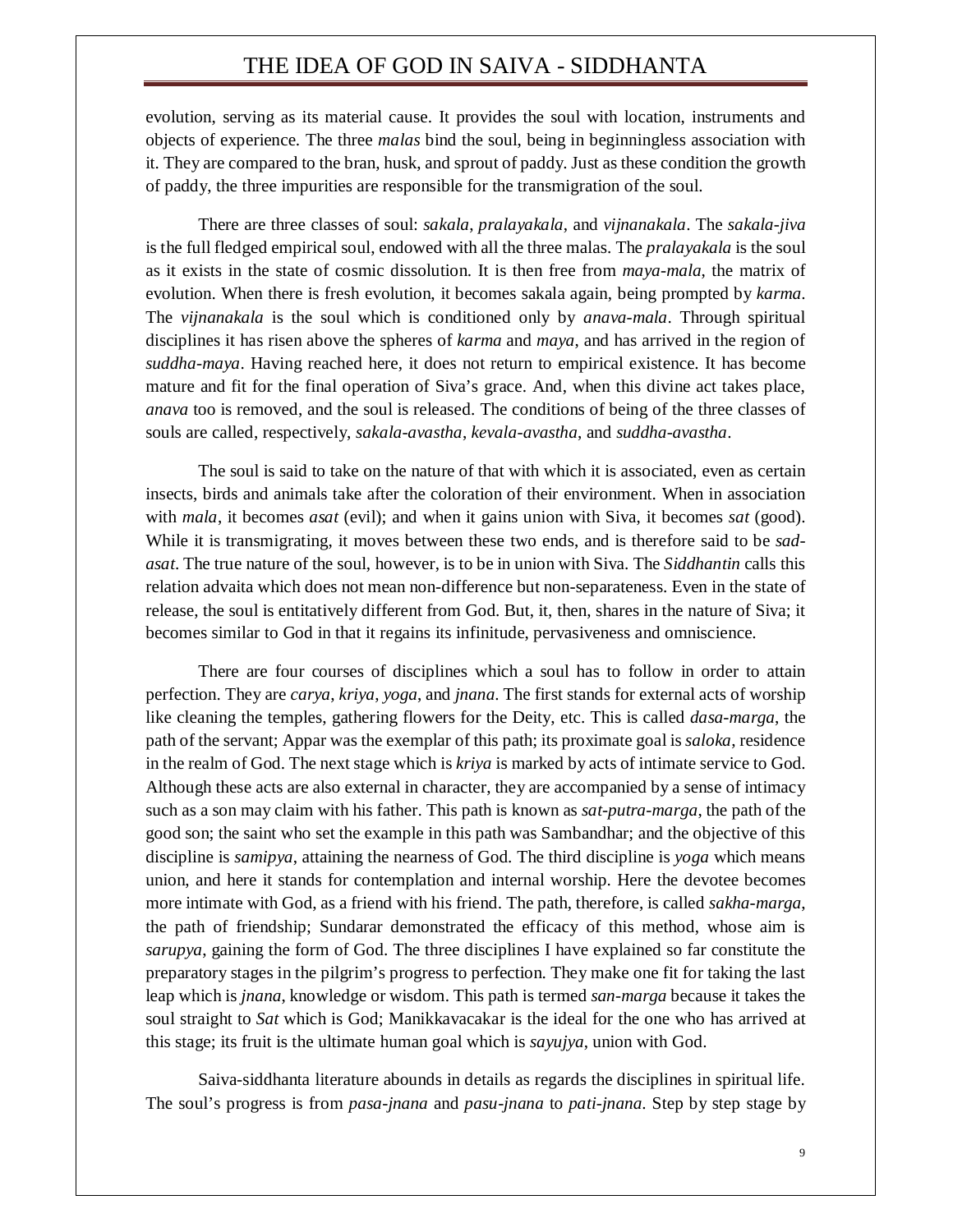stage, the soul proceeds from the domain of ignorance to the glorious heaven of wisdom. It has first to learn to equate empirical good and evil, merit and demerit. This is called *iruvinaiyoppu*. Repetition of the sacred Siva-mantra, contemplation of the Holy of holies, with the consequent transformation of one's life, and a benignant attitude towards the world, rid of all attachment and aversion, make one fit to receive the highest wisdom. Now, the anava-mala becomes mature and fit for the divine surgeon's operation. God appears as *guru*; and through grace he removes the scales that had hitherto blinded the soul's vision. The soul, thenceforward, sees through the eye of God. It knows no longer through the pasas or through its pasu nature, but through Siva. This is *Siva-jnana*. The shower of grace (*sakti-nipata*) from God has made this possible. The soul is bathed in the eternal rays of God's light, and it becomes totally washed of all its impurities. This is release. The body may continue for a while longer because of the residue of *prarabdha-karma*. But that does not affect the perfection of the released soul. Such a one is a *jivan-mukta*. And when the body too falls, its momentum being spent, one attains *videha-kaivalya*. The spirit has escaped, once for all, from its cage; it can no longer be caught and bound.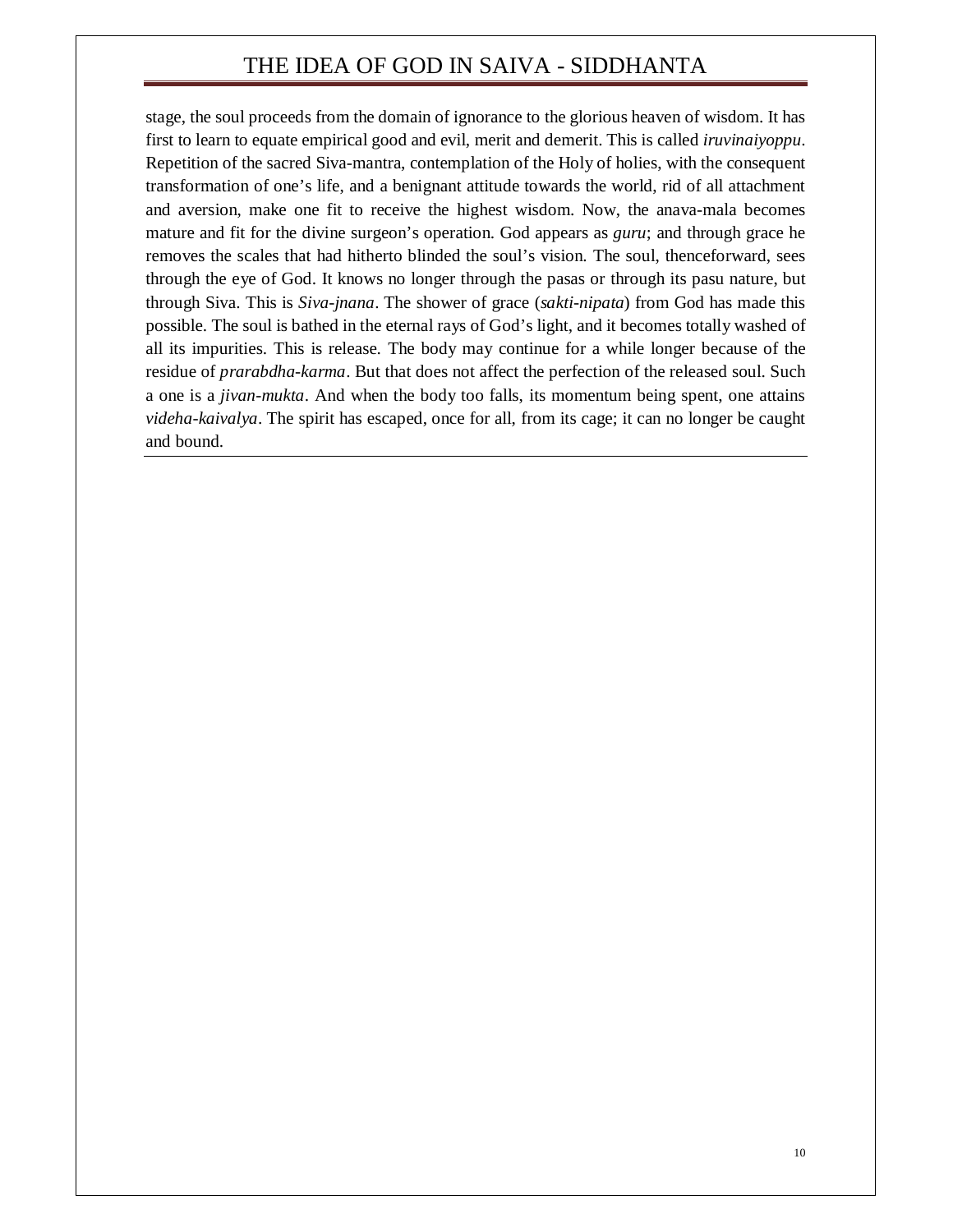## **LECTURE TWO God as Creator**

God, in Saiva-siddhanta, as in every other theistic school, is the central reality around which all other entities revolve. He is called *pati* or lord, because he is the president of soul (*pasu*) and their bonds (*pasa*). He is the sole independent substance on whom all other substances depend. He is the creator, preserver and destroyer of the universe. He is the moral governor in respect of the actions of the souls. He is their enchanter and redeemer. He is the ground of all that exists, and the goal of all that strives. He is the beginning and end of all things.

Doctrinally, Saiva-siddhanta has many things in common with the other schools of Indian theism. It has also certain unique features. In this system, God is only the efficient cause of the world; the material cause is maya. Even on maya, God does not act directly, but through his sakti which is the instrumental cause. The Siddhanta believes that God is revealed through Scripture, as do all the orthodox systems which are theistic. Reasoning, however, is not without its use. Especially in refuting the doctrines that do not accept the authority of Scripture, there is no point in quoting Scriptural texts. So, the Siddhantin formulates arguments for the existence of God. In fact, the very first Sutra of the Siva-jnana-bodham contains the cosmological argument.

The cosmological argument seeks to show that there must be an efficient cause for the universe as a whole – which cause is God. The universe is a pluralistic whole. The particulars constituting it may be classified in different ways. The most convenient, perhaps, is the classification on the principle of gender. On this principle, we speak of the particular regalia as 'he', 'she', or 'it'. This itself shows that there is regularity or order in the universe. There must be a reason why a 'he' must be a 'he', a 'she' a 'she', and an 'it' an 'it'. If there is regularity or order, as there is, there must be a regulator or orderer. Moreover, the universe as a whole undergoes regulated changes. It comes into being (*srsti*), stays for sometime (*sthiti*), and disappears (*samhara*). And, this process is repeated. Since the universe is subject to regulated changes, it cannot be self-caused and self-established. It is evidently a product; a product requires to be produced, which implies a producer, which implies a producer. Who is this producer? That cannot be anything that is inert for efficient causality cannot belong to anything that is devoid of intelligence. Nor can that be the soul possessing finite intelligence, for that is unequal to the task of producing the universe with tis regulated men, women, and things. So there must be postulated an infinite, omniscient and omnipotent being as the efficient cause of the universe. That is God. And, that is Siva or Hara. Hara is God as the destroyer of the universe. It is only out of him that the universe can come. A thing can emerge only from that into which it had earlier resolved. At the time of *pralaya* when everything is destroyed, Siva or Hara alone stands without a second. So, it is from him that creation must proceed.

After setting forth this argument as found in the *Bodham*, the Siddhiyar proceeds to establish it through a progressive criticism of the *prima facie* views.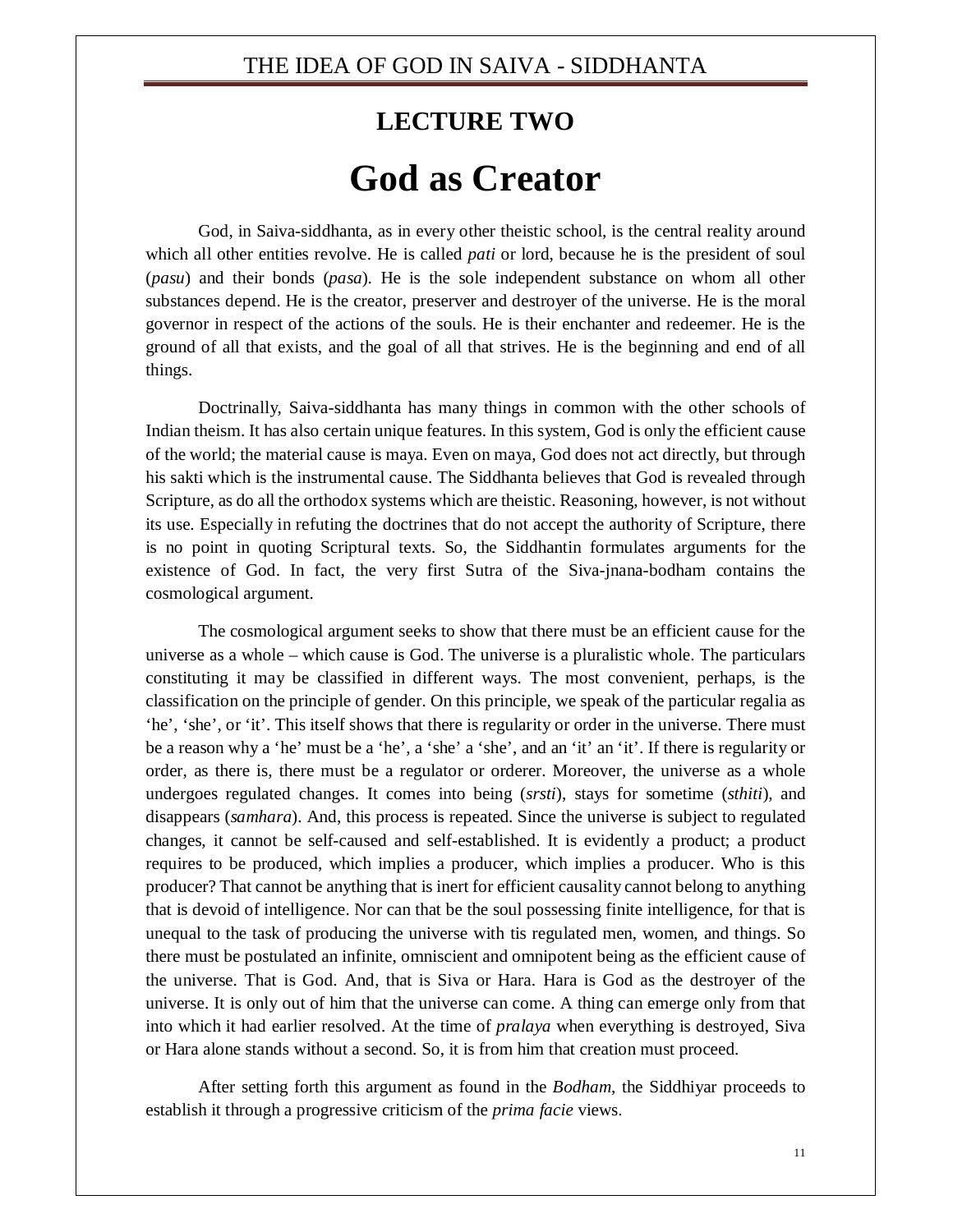The first to be examined is the Lokayata view. The Materialist may say that the universe is neither created nor destroyed, that, in fact, it is permanent. Obviously, he cannot justify this view even on the evidence of perception, which is the only evidence he recognizes. Perceptual experience reveals nothing in the world that is permanent. The component parts of the universe have, each of them, a beginning and an end. The Lokayata may shift his position to suit his purpose and say that, while admitting creation, he maintains the view of natural creation. But, what does this phrase 'natural creation' mean? If it means 'nature becomes nature', it carries no sense at all. If it be said that nature changes because its nature is so, then there will be nothing called nature. What the Lokayata means by nature is the four elements – earth, water, fire, and air. He be sense-perceived. If the four elements constitute nature, according to the Lokayata, and they undergo change, there must be admitted an efficient cause which makes them change; for, what are inert cannot change of their own accord. To avoid the need for an efficient cause, the origin, etc. of the four elements may be explained cause, the origin, etc. of the four elements may be explained thus: Air produces the other three elements; fire destroys the other elements; water contains them all; and so on. As the elements themselves cause these changes through a system of distributed labor as it were, no efficient cause is necessary. In reply to this, it has to be pointed out that the Lokayata has not counted the cost. He imagines that one element leads to another or is resolved into another. But what happens is that all the elements emerge together and are destroyed together. In order to account for this fact, we must postulate an efficient cause which has neither a beginning nor an end.

The Sautrantika-Bauddha believes that there is no need for a first cause, as he regards the world process as a successive chain of events. Each event is the product of its immediately preceding event, and the present of its immediately succeeding event. Nothing says even for two consecutive moments. There is a constant coming into being and ceasing to be. Just as seed and sprout are perpetual, so are all events that are related as cause and effect. So, why then postulate a God who is superfluous? The Sautrantika view which has just now been set forth is refuted even by another school of Buddhism, viz., the Madhyamika. The question to be asked of the Sautrantika is: What is it that appears? Does it exist prior to its appearance, or not? If it exists, there is no need for it to appear. If it does not exist, it cannot appear. What exists need not be produced; what does not exist cannot be produced. So, the Madhyamika would say that what appears is indeterminable.

Is the Madhyamika position intelligible? What is this category which neither 'is', nor 'is not', nor 'both is and is not', nor 'neither is nor is not'? Such a category defies all attempts at understanding. That a thing is – we can understand. That a thing is not – yes. But the other alternatives do not seem to have any meaning, and violate the laws of logic. The Madhyamika teaches Sunya-vada. He seems to believe that the world comes out of nothing, that 'nothing' is ultimate. But such a view is untenable. Even to speak or think of 'nothing' is to deny the ultimacy of 'nothing'. *Ex nihilo nihil fit*.

The Jainas believe in the multiple nature of things. A thing that is produced cannot be characterized simply as existing or non-existing. It has the nature of existing and non-existing, and the various combinations of these. The doctrine which is known as *anekanta-vada* and *syad-vada* gives formulation to the view of identity and difference. The Siddhantin's criticism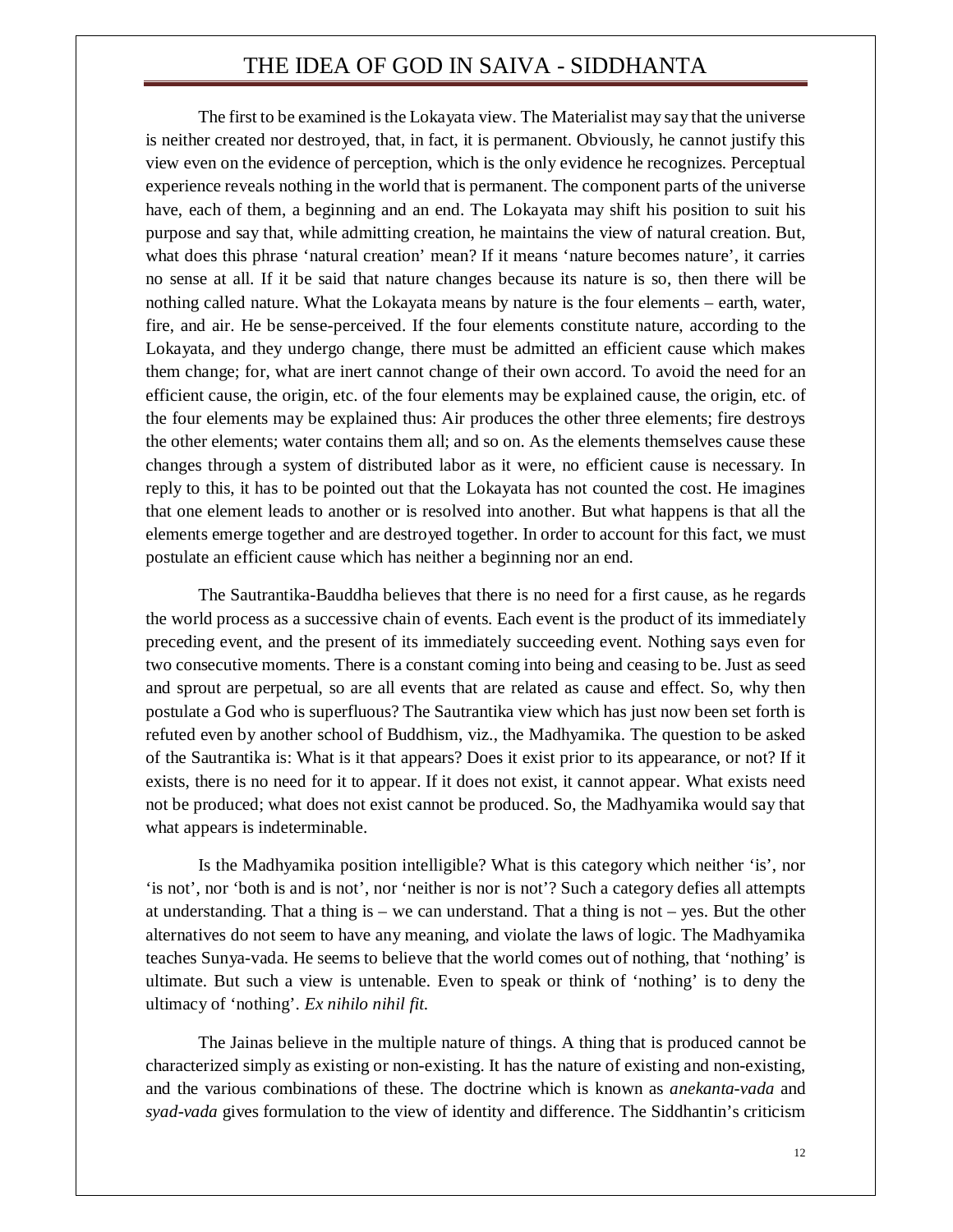of the Jaina doctrine is that by no trick can the logical law of non-contradiction be set aside. How can one and the same thing be identical and different, existent and non-existent? The Jaina may say that a thing exists as cause and non-exists as effect. This statement too in unintelligible, because there is no difference in substance between cause and effect. The Siddhantin, who advocates *satkarya-vada*, maintains that the effect is pre-existent in the cause. For him, the view that the effect in non-existent in the cause is not acceptable.

The Mimamsaka holds the view that the universe is eternal, and therefore does not find any need for postulating a creator. While parts of the world may come and go, the world as a whole persists and remains always the same. There is a saying to the effect: 'Never was the world otherwise than what it is' (*na kadacid anidarsam jagat*). There is neither *srsti* nor *pralaya*. The word is a going concern. There is no need for an agent either for its inception or for its destruction. The Siddhantin's reply is based on the evidence of Scripture, perceptual experience, and reasoning. There are Scriptural texts which declare the origin of the universe and its destruction; and the Mimamsaka accepts Scripture as the highest authority. Even if the texts be set aside or interpreted otherwise, there is the evidence of perceptual experience as well as that of reasoning by parity. It is not true to say that only individuals come into being and go out of existence. There are seasonal fruits, for instance, which appear in the appointed season and disappear all together at the end of that season. Similarly, it is intelligible that the world as a whole appears and disappears at fixed times. There must be an efficient cause which produces and destroys the world periodically.

The Kalavadin (Time-Philosopher) admits that the world is produced and destroyed periodically. But, he urges that what effects production and destruction is Time, and not God. If the expression of 'God' is to be used at all, let us call Time God. The Siddhantin has no difficulty in showing that the Kalavadin's thesis is untenable. Time is inert and unintelligent. It cannot, therefore, be the efficient cause of the universe. True it is that time produces changes. But it does so only as impelled by God. Time is the instrumental cause. God alone is the efficient cause.

The Naiyayika traces the origin of the universe to the atoms and their coming together in various ways. Destruction of things means their reduction to atoms. When the world of things has been destroyed, again after a time the atoms come together, and the world is formed. God is only one of the causes like karma and time. It is the collocation of the atoms that is the distinctive cause of creation. The criticism advanced by the Siddhantin against the Kalavadin holds good here also. The atoms are inert, and are not ultimate. They cannot take the initiative in world production, and do not possess a sense of direction. Moreover, at the time of *pralaya* the atoms themselves are destroyed and resolved in their cause, *maya*. The Naiyayika may argue that, if the atoms are destroyed, it is not possible for the word to emerge again. But that argument, does not take account the existence of *maya* even in the absence of the atoms. It is from *maya* which is eternal that the world re-emerges. *Maya* is the material cause of the universe. As energized by *cit-sakti*, it produces the world. The atoms cannot be the ultimate causes of creation, they are effects. That they are effects is evident from the fact that they are many and have parts. The atoms are not without parts. If they had no parts, how is it that they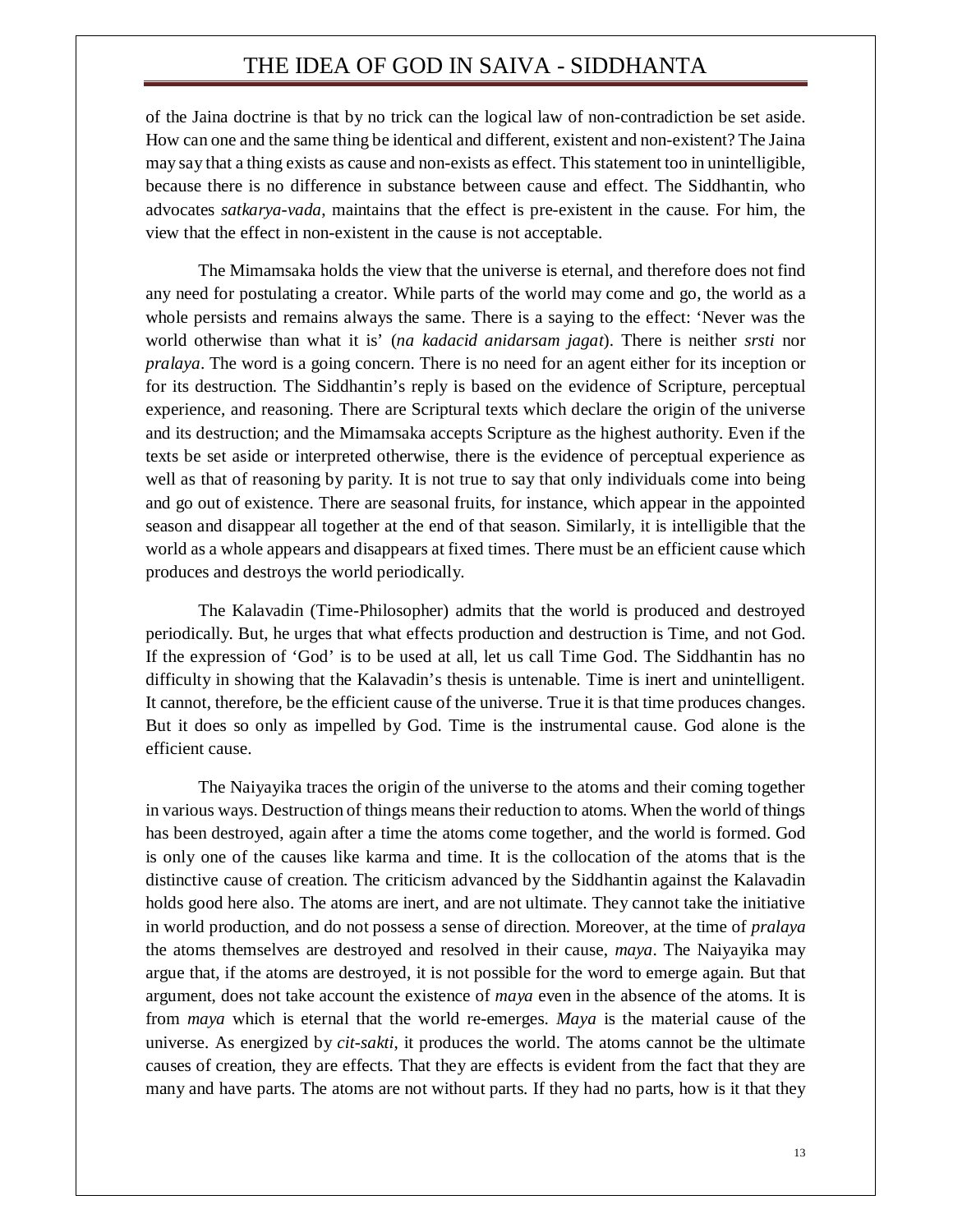combine and give rise to things that have parts? *Maya* has no parts, and is indestructible. It is *maya* that is the primal material cause of the universe.

According to Scripture, *maya* is the prius of creation, and God is the wielder of *maya*. Even if we analyze common usage, it will be clear that there is the widespread belief in *satkarya-vada*. It is said, for instance, that the tree with its branches, etc. is contained in the seed in a subtle form, and that if it were not so, the tree would not come out of the seed. The world in the seed-form we call *maya*. If it be urged that the leaves, etc. that fall from a tree are not seen to go back to their source, the reply is that when the leaves, etc. are reduced to their primal condition, they will, again, shoot into a tree, given the time and the other auxiliary causes. Similarly, when the world is retracted into its primal source at *pralaya*, again after some time, it is re-produced, and we call that *srsti*.

*Maya* alone will be incapable of producing the world, for it lacks intelligence. The individual soul (jiva) cannot provide *maya* with the intelligent guidance it needs, for the soul becomes intelligent only when in association with a psycho-physical organism, and that organism itself is a product of *maya*. So, neither *pasa* (*maya*) nor *pasu* (*jiva*) can serve as the efficient cause of the universe. By elimination, we must say that *pati* (God) is the efficient cause. For the production of a pot, for instance, three kinds of causes are required: the material cause, viz. clay; the auxiliary causes, such as the wheel, the stick, etc., and the efficient cause, viz. the potter. So also, for the world, the material cause is *maya*, the auxiliary or instrumental cause is *Sakti*, and the efficient cause is *Siva*. The Sankhya view which dispenses with God and seeks to account for the universe in terms of *prakrti* and *purusa* alone, is therefore unsatisfactory.

Although God is the efficient cause of the universe, he does not undergo any change on account of this process. He is like the sun in whose presence the lotus blooms, sways its proud head for a time, and then withers away. The analogy may be pushed even a little further. In the presence of the sun, various processes take place – some of them diametrically opposed to one another. The lotus blooms, the burning-glass emits fire, and the water in the earth evaporates. So also, the reality of God makes possible the divergent cosmic processes such as creation and destruction, and the varied activities of phenomena.

There are also other analogies given to show that nothing happens to God, although everything happens on account of his efficient causality. Words and ideas arise in the mind, stay there for some time, and get resolved in it. But the mind substance is the same. Experiences of waking, dream, and sleep appear and disappear in the self. But the self remains substantially the same. Similarly, the worlds and their things emerge from and dissolve in God. But these and similar analogies cannot fully explain the mystery of God's creation. It is not possible to understand God's nature in terms of anything that we experience in this world. Though we have compared God to the potter, where is the potter and where is God? Even the sun, the mind, and the soul are insignificant in the presence of the all-transcending Deity.

Why does God create the universe and retract it after a time in order to create it again? He could have nothing to accomplish for himself through creation. What has he, the all-in-all,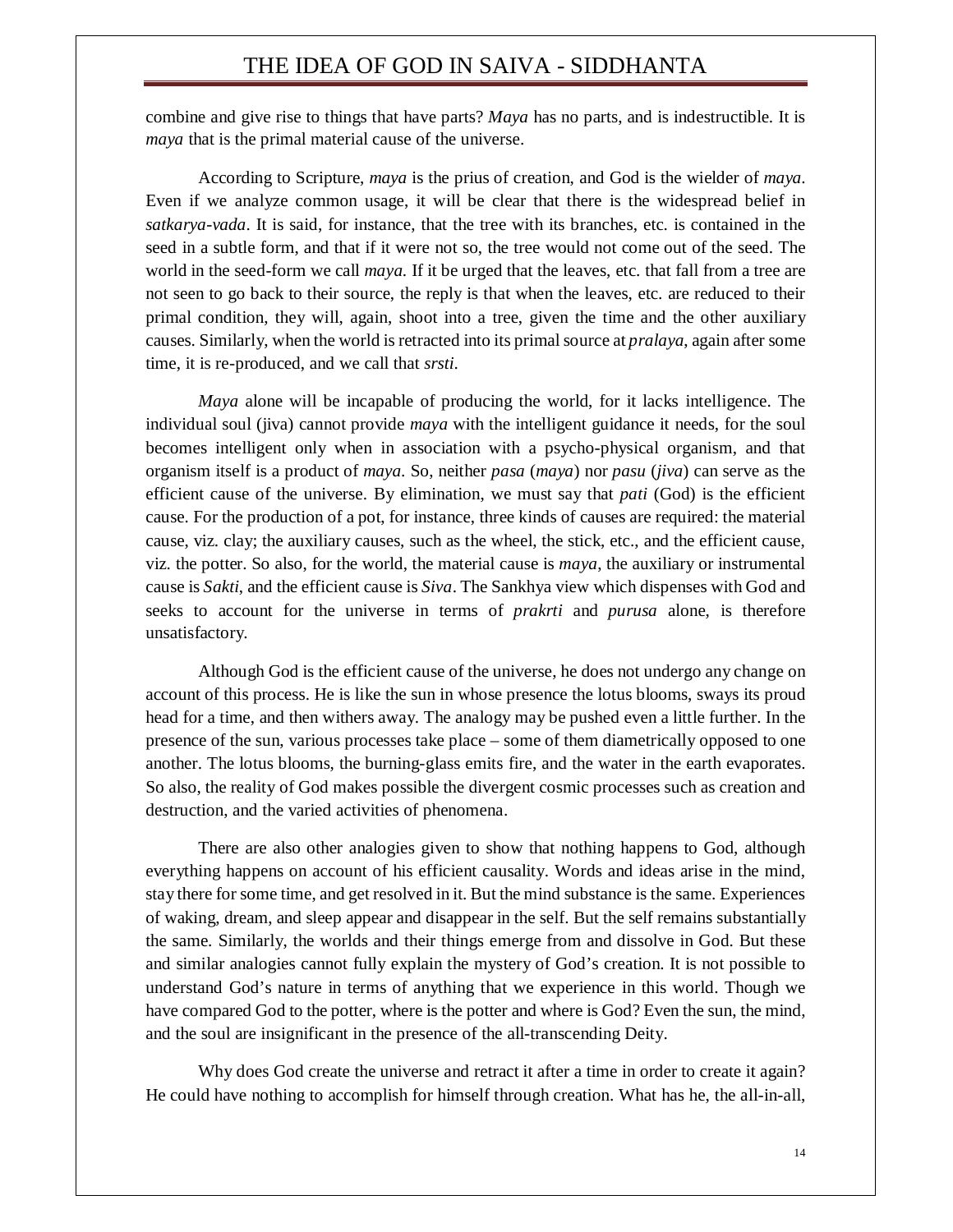to gain from the world process? We can only say that creation is his play (*lila*). Or, from our standpoint, the standpoint of the *pasu*, we may say that the grand drama he enacts is for effecting the release of souls. The world is 'a vale of soul-making.' God creates the universe in order that the soul may eat the fruit of its past karma and acquire the necessary means for release. He destroys the universe in order to give rest to the soul. Just as sleep refreshes the individual, *pralaya* affords rest to all the souls. Again, at *srsti* the process of purgation starts. By trial and error, and by the grace of God, the souls get rid of their impurities (*malas*) and attain release.

God has five functions – creation, maintenance, and destruction of the world, veiling the truth (*tirodhana*), and bestowing grace (*anugraha*) on the soul. The first four have for their end the last one which is redeeming the soul through grace. The world process serves to discipline the soul and make it mature. Obscuration has the same purpose. As the Tantrikas say, through *maya*, *maya* has to be transcended. And, this is accomplished through divine grace.

It may be asked: how can God who is formless produce the world of forms? The reply is that, just as from the formless ether the other elements having form arise, so from the formless God the world of forms appears. And, it is not as if the formless God cannot assume forms. Nothing is impossible for him. He is with form, without form, and with and without form. He is one with the world, different from the world, and one-with-and-different from the world. He is perfectly free and unfettered, and can assume any form at his will. Even as the *siddhas*, i.e. *yogins* with super-normal powers, assume different forms, God takes on several forms. The difference is that while the *siddhas* owe their powers to God's grace, God is the only independent and unconditioned being. And, his forms are not fashioned out of *maya*. Our bodies, including those of the siddhas, are the products of *maya*. Not so are the forms which God takes. They are the manifestations of his *cit-sakti*. God is the only free creator of forms; and so, these do not bind or limit him. To hold that he is without form is to include him in one of the categories of creation – the category to which ether belongs. So, it must be admitted that God can take any form he likes, using *cit-sakti* as the channel. In order to assume forms God need not go through the evolutionary process. Being the author of this process, he is not a victim thereof. His forms are non-material, and so they are not made of *maya*.

That from our point of view it is necessary that God should assume forms can easily be shown. If God did not assume forms, the Vedas and the Agamas would not be revealed to man, and there would be no path open to him for release from bondage. It is God who has to reveal these Scriptures. It is God who has to show us the path. And, it is God who has to appear as the *guru* and help the soul reach its destiny. How can all this be done if God did not assume form?

Various are the forms which God takes. When he grants enjoyment to the souls, he assumes the *bhoga* - form. When he makes them eat their karma, he takes on the *ghora* - form. And, when he imparts perfection to the yogins, he appears in his *yoga* - form. The myths and legends of the Puranas, the various representations of Siva in metal, wood and stone – all stand for and indicate the different roles that God plays in his relation with the souls. The world derives its being, light and happiness from God. One of the Puranic stories tells us that when Uma closed the eyes of the Lord with her hands, the entire world became dark, and that because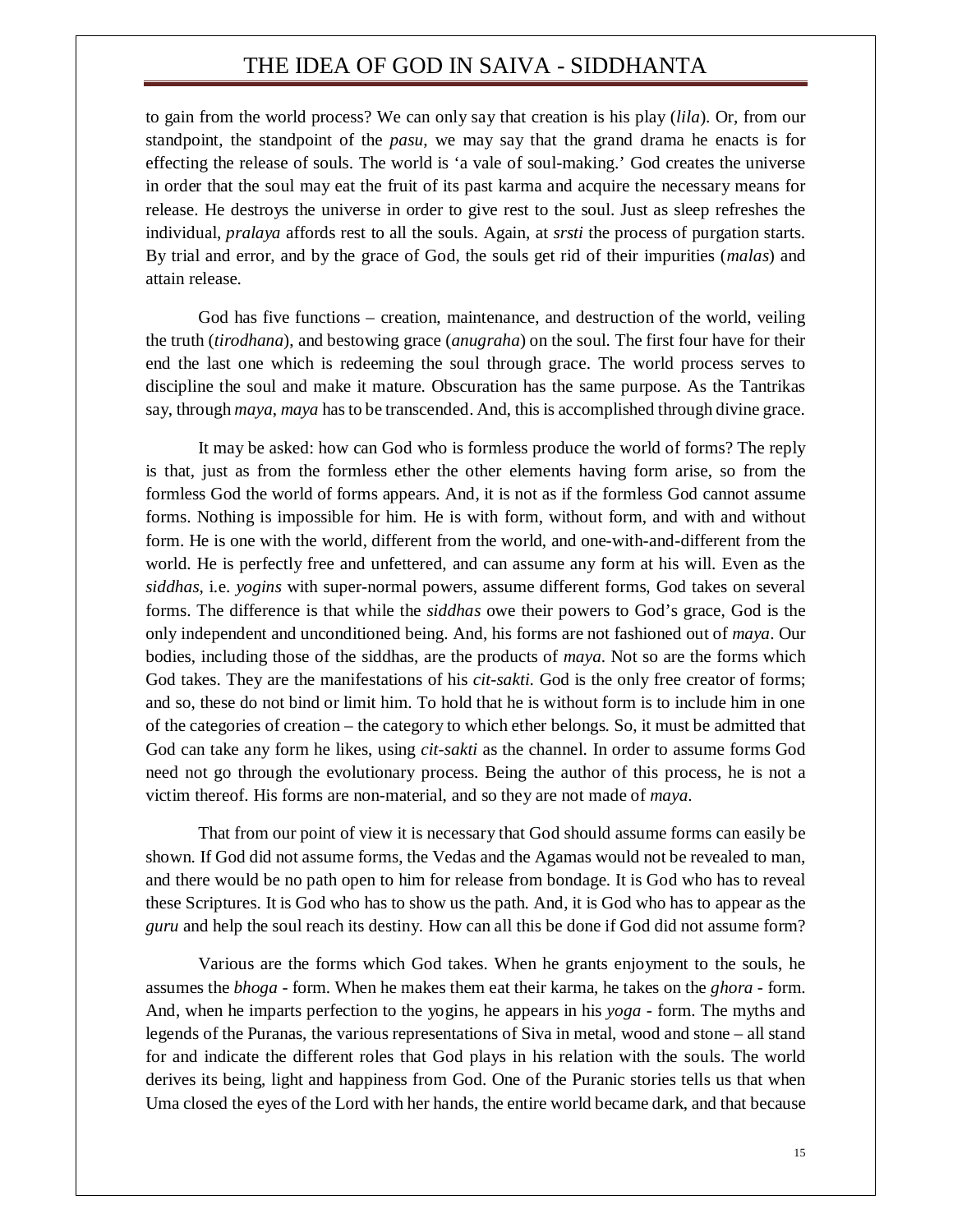of his love for the world, he opened his third eye. He is the light of lights, the ground of existence, and the source of bliss. In one word, he is LOVE.

God is of the form of the universe (*visva-maya*) and is transcendent to it as well (*visvadhika*). No word can adequately describe him, no thought comprehend him. Anything that can be said about him relates only to his nature *per accidens*. Essentially, he is beyond all description and definition. Scripture indicates that true nature by employing negative terms. God has neither form nor no-form. He is neither *cit* nor *acit*. He is no creator, maintainer, or destroyer of the universe. He does not perform any function. He is no *yogi* and no *bhogi*. Although he pervades all things, he is different from these. The world process ought to help us transcend it and realize the true nature of God.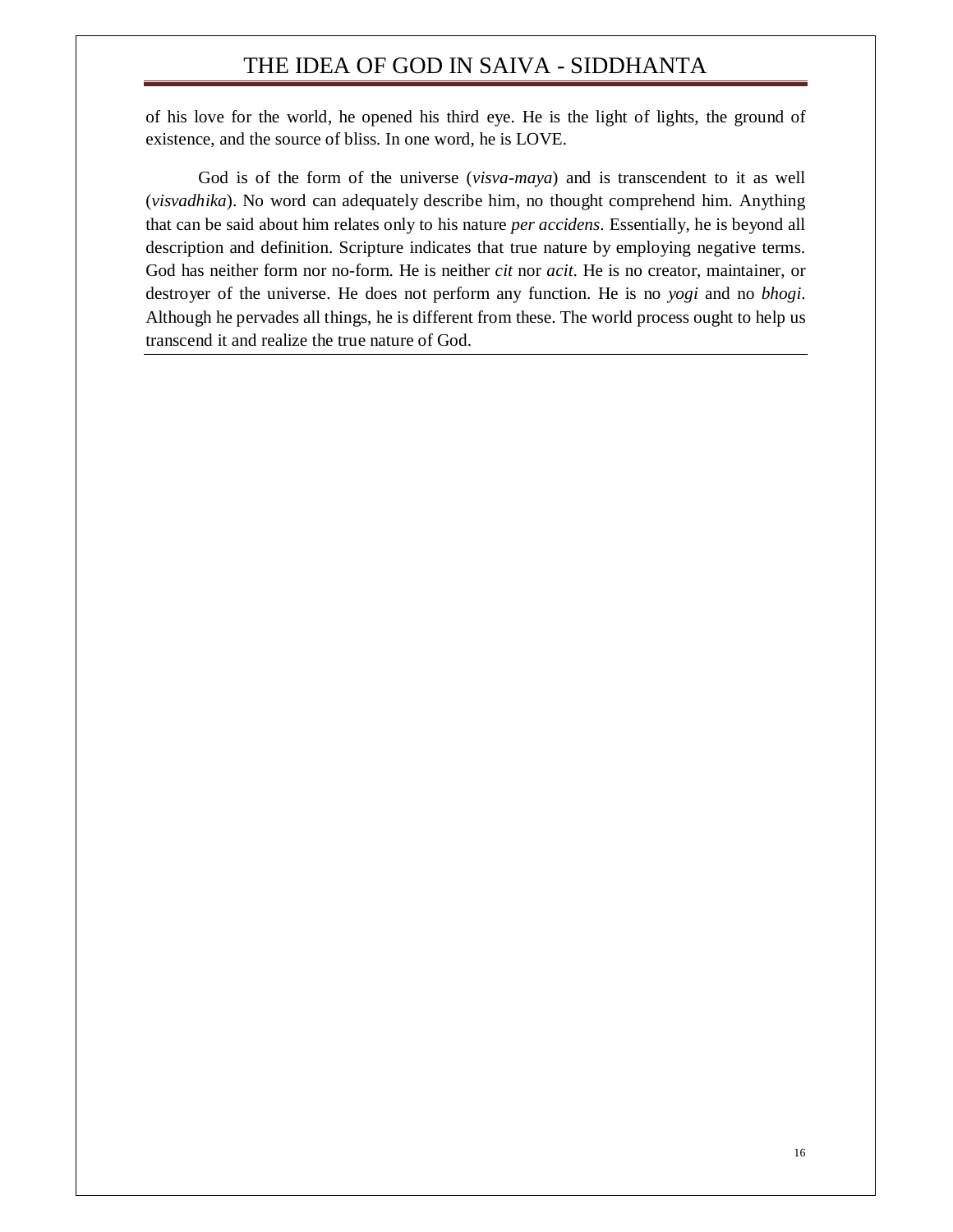## **LECTURE THREE God as Moral Governor**

Besides the cosmological argument, the Siddhantin formulates a moral argument for the existence of God. Just as there is order in physical nature, there is order in the moral world also. The moral law is the law of *Karma*. The word *Karma* means 'deed' as well as the 'fruit of deed'. What the law of *Karma* says is that one has to reap the consequences of one's action. Just as you cannot gather figs from thistles or extract oil from sands, you cannot get good results from bad deeds or bad results from good deeds. He who does good becomes good; and he who is the agent of evil actions becomes evil. An act done brings in its appropriate reward, and also affects the character of its agent. As one goes through life, the results of actions get accumulated. As a single life is not enough for exhausting the accumulated results of past deeds, one has to transmigrate from birth to birth. The soul acts in order to enjoy, and enjoys in order to act, and is born repeatedly in order to act and enjoy. This is the story of the soul's empirical course. It gets into body for reaping the consequences of its past deeds. And, in the bargain it does fresh actions and goes on adding to the heap of its *Karma*. From birth and death it is hurled, and back from death to birth, like the shuttle-cock which is tossed repeatedly from one end of the loom to the other.

There are some philosophers who do not accept the law of *Karma* with all its implications. Others there are who think that the law by itself is enough to explain all the facts of morality. The Siddhantin, like the followers of several other theistic and absolutistic schools, holds that there is the need for an ordainer and controller of *Karma*, who is God. Meykanda Deva declares in the *Siva-jnana-bodham* that it is God that makes the souls eat the fruit of their Karma by subjecting them to repeated birth and death. Following up this sutra, the author of the *Siddiyar* formulates the moral argument and defends it against opponents.

There are two phases of this argument. (1) A conjunction must be brought about between souls and bodies. This is necessary in order to free the souls from their *mala*. The task of fitting the souls with bodies cannot be performed by inert matter. Nor can the souls choose bodies of their own accord. There must be one who is neither inert nor a helpless victim of *samsara* in order to effect the embodiment of souls. That is God. (2) The souls are governed by the law of *Karma*. But *Karma* cannot operate of itself, for it is non-intelligent. Nor can disembodied souls choose their respective *karmas*. There must be one who is not a creature of *Karma* and who is possessed of intelligence in order to regulate the operation of the moral law. There can be no law without a law-giver. There cannot be the assessment of the soul's deserts without a judge. That law-giver and judge is God.

Just as in the cosmological argument we compared God to the potter, here in connection with the moral argument we may compare him to the king and the physician. The king is the custodian of law. Without a legislative and executive authority, temporal law cannot come into being and function. Similarly, the moral and spiritual law which is called Karma requires as its president a God. God can be likened to a physician also. Just as for diagnosing the disease and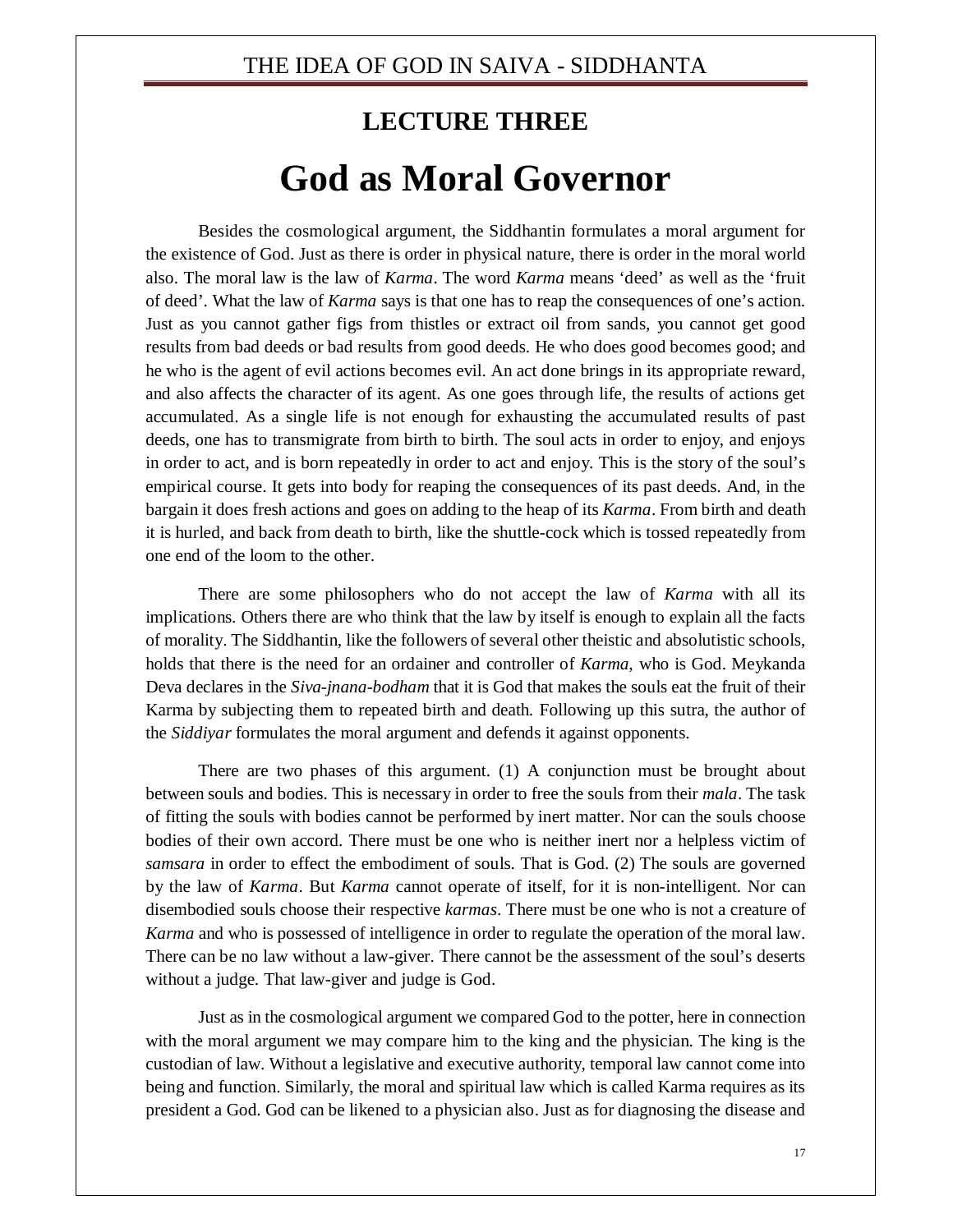prescribing the proper remedy for it there is the need for a physician, so also there must be one who knows what is wrong with the souls and effect the cure of their disease. Of course, we should not press these comparisons to absurd limits. God is, in truth, incomparable. There is no second to him. All things and beings are finite, whereas he alone is infinite. But we could find analogies only from the field of the finite. If we remember this inherent limitation of the human understanding, there is no harm in comparing God to such limited agents as the king and the physician.

As in the case of the cosmological argument, here in respect of the moral argument also, the Lokayata is the first objector. For him, there is no such thing as the past *Karma*  influencing the present life. He does not recognize the soul's pre-existence. In fact, he does not believe in a soul. So, he maintains that our present pleasures and pains are natural to us, and need not be traced to the past *Karma* supposed to have been done by us in a previous life. There is no perceptual evidence of past *Karma* or of an earlier life. Therefore, to believe in them is irrational.

How can both pleasures and pains, we ask the Lokayata, be natural to us? Pleasure and pain are opposed to each other. Such contradictory qualities cannot be natural to a being. In support of his position the Lokayata may point to such experienced facts as water becoming fragrant when flowers are soaked in it, or becoming hot when fire is applied to it. But unfortunately for him, these facts only prove our contention. Water becomes fragrant or hot, not of its own accord, but because of association with other things such as flowers and fire. Fragrance belongs to the nature of flowers, not to that of water. Heat is a quality of fire, and not of water. So, the nature of a thing cannot change; nor can it consist of contradictory attributes. Pleasure and pain are a pair of contradictories. It must be admitted that they arise from different sets of *Karma*. They cannot attach themselves to a non-intelligent thing like the body. They are affections of the soul. And, the fact that they affect differently shows that they function under the ordinance of God.

The Lokayata is not to be silenced so easily. He ask: as it is possible to explain the pleasures and pains of this life in terms of what one does in this life, why should we postulate an earlier life? We see in this world that he who is industrious enjoys, while he who is indolent suffers. Wealth is the fruit of hard work. The wages of laziness is suffering. If it is true that past *Karma* influences the present status of a person, it must be possible for him to come by wealth without effort.

The Siddhantin finds no difficulty in answering this objection. The Lokayata, in spite of his flair for observation, has not observed the facts of life properly. A good portion of the joys and sorrows that come to a person in this life is not merited by what that person has done or not done in this life. Some are born rice, and others poor. Some have congenital defects, while others are free from them. Some have pleasant, and others miserable surroundings. How could these disparities be explained if a previous life is not admitted? Even in this life, it is not always the case that effort receives its appropriate reward. Pay is not equal to toil. Some may work hard for some time, get tired and cease from work, with the result that they do not gain their objective. Some others may toil to the very end, and yet they may not get any reward. Yet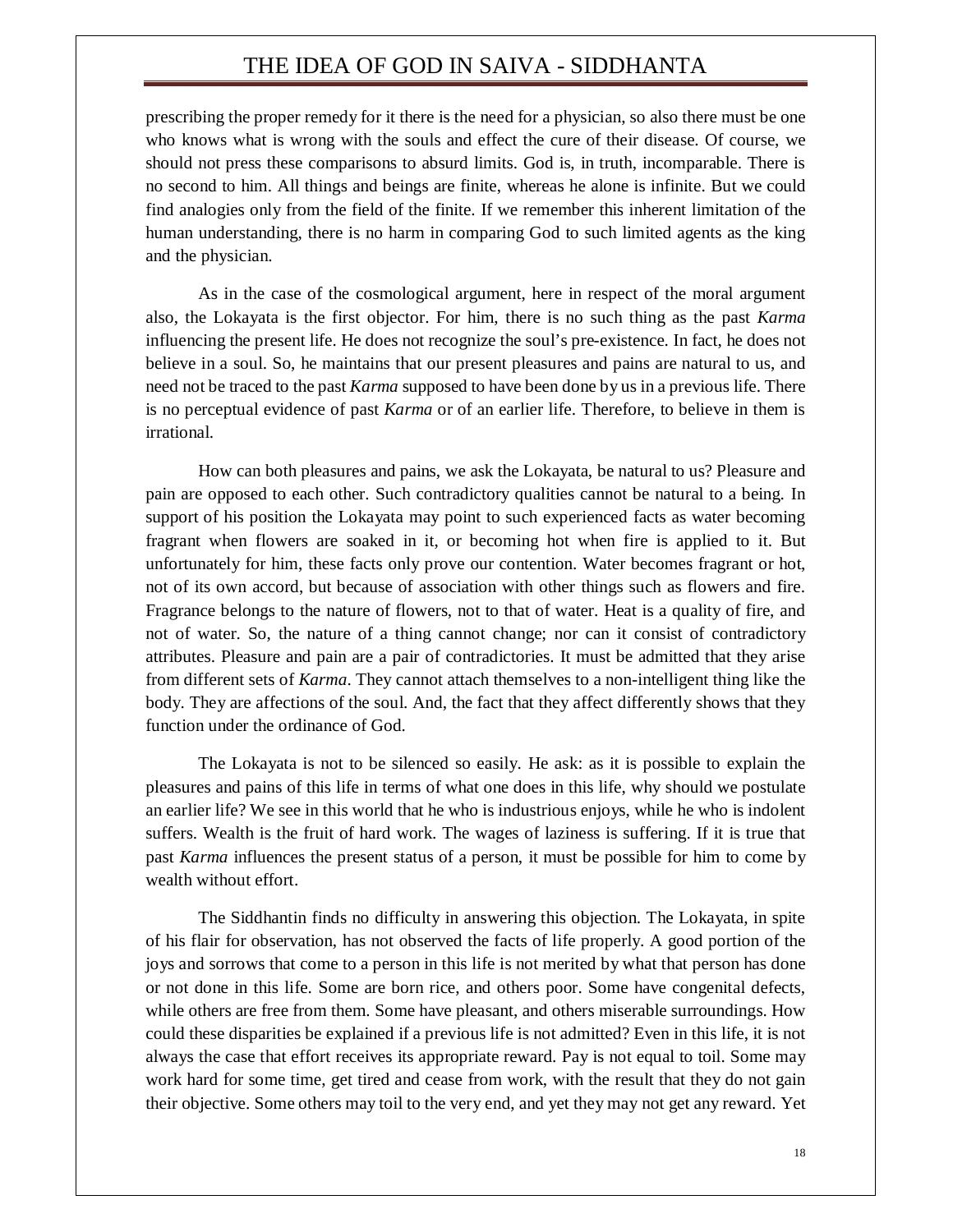others may become enormously wealthy through no exertion at all. How to explain these undeniable facts of experience? We cannot deny the moral law and take shelter in caprice. Caprice cannot explain anything. So, the only explanation for the present disparities is that they are deserved by the respective agents in terms of what they did or did not do in their previous lives. If there is no right adjustment of goodness and happiness in any given case, we have to postulate a future life in which this adjustment will be made. Of course, we must distinguish carefully between genuine differences in the deserts of men and artificial differences. Also, we must bear in mind that Karma is not fate, and that there is every room for bettering the lot of oneself as well as of others. Granting all this, we have still to admit that a short sighted view of life leaves many things unexplained. *Karma* and *punar-janma* (rebirth) are twin doctrines. In order to explain one, we require the other. So, we maintain that the seeds of the soul's experiences are already there before it is actually born. Gain and loss, pleasure and pain, honor and dishonor – all these are there potentially in the womb. A child is born with these as its *samskaras*; and as it grows, they manifest themselves. Thus, what was earned in the previous birth fructifies in the present birth. Similarly, the result of those actions of the present body which is not enjoyed in the present life will have to be enjoyed in the next one. In this manner, Karma and rebirth are intertwined. It is not possible to deny *Karma*; and if *Karma* is accepted, *ipso facto* rebirth must be admitted.

It may be asked: if actions are performed by the body, how was the body created? To what does it owe its existence? The answer is: to its past *Karma*; to the *Karma* of the body of the previous birth. The relation between *Karma* and embodiment is like that between seed and tree. Which came first, seed or tree? No one can say. They form a perpetual series. That is why *samsara* is said to be beginningless. From action springs embodiment, and from embodiment action. Just as past actions were responsible for the present life, present actions will determine the future life. The yield of agriculture is used it two ways – as food grains for present enjoyment and as seeds for future fructification. Similarly, the *Karmas* that we do afford enjoyment at present as well as lead to future birth. Thus the transmigratory process goes on.

*Karma*, as we saw, is twofold – as good and bad. Good *Karma* makes life good, and bad *Karma* bad. What is good *Karma*? And, what is bad *Karma*? What is the principle of goodness? And, what is evil? Moral philosophers have attempted various definitions. It can be said, without fear of contradiction, that the principle of goodness is the Golden Rule, the violation whereof is evil. 'Do unto others as you would wish others do to you'. Every religion and every moral school accept this principle. Do not harm any one; be good to all. Non-cruelty is the supreme virtue. *Ahimsa* is the greatest *dharma*. It is in accordance with the doings of beings that God rewards them. If a person is and does good, God grants him peace and happiness. If a person is bad and does evil, misery becomes his lot. God's justice must prevail. The working of his justice takes the form of the law of Karma. Justice here is not incompatible with mercy or love. God's justice and love are identical. It is out of love that God rewards the good. It is out of the same love that he punishes the wicked. *Danda* is *daya*-*karya*. If a mother chastises her child, it is for the sake of the child's good. Even so, the punishment that God meets out to a recalcitrant soul is for the sake of the soul's good. God is love; and the principle of *Karma* is the expression of divine love.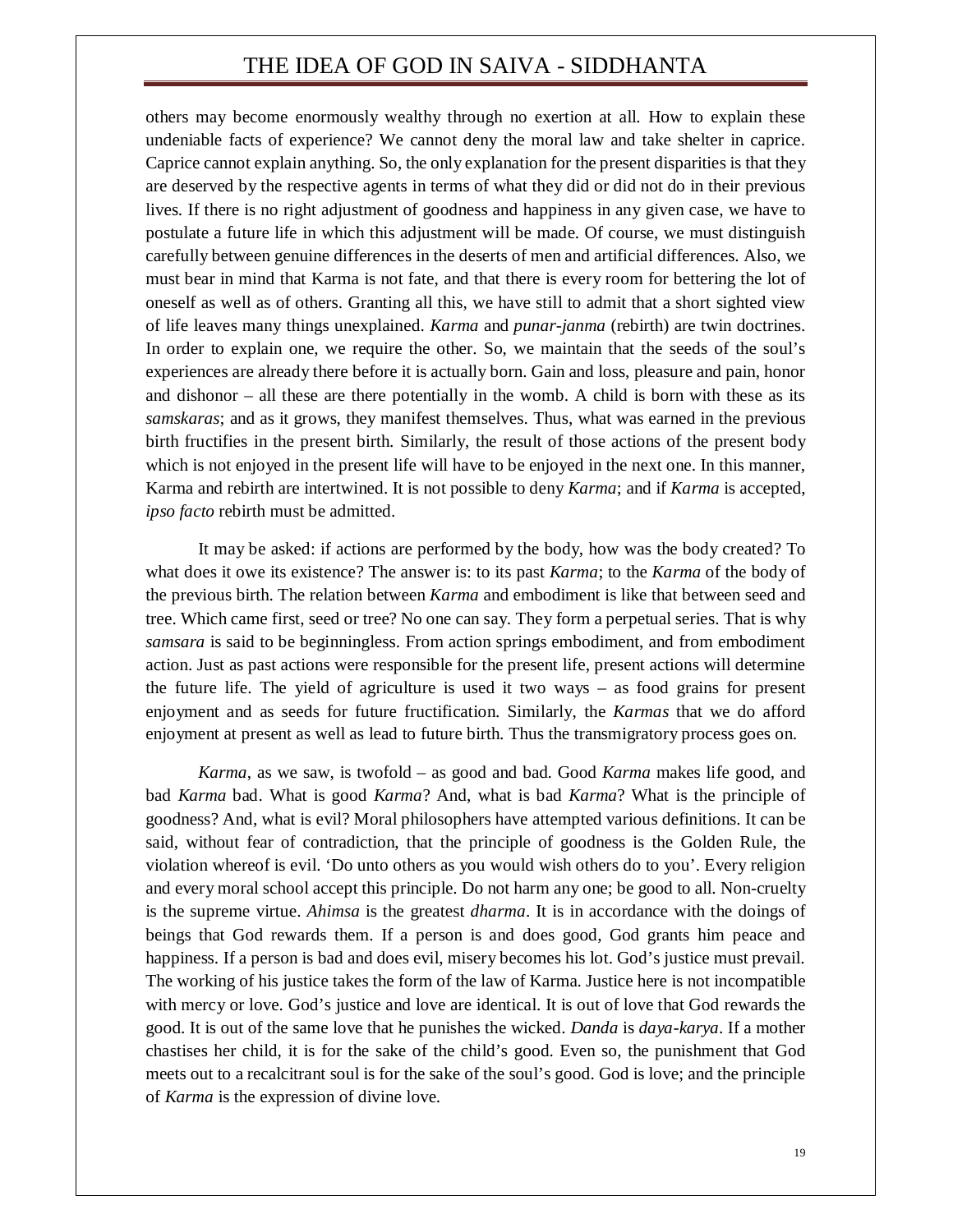The *Mimamsaka* thinks that even without God *Karma* can function. Actions themselves produce their results – good actions good, evil actions evil. When it is possible to account for the facts of moral life in terms of *dharma* and *adharma*, it is illegitimate to posit a God. The obvious objection to the *Mimamsa* view is: How can actions that perish as soon as performed give rise to fruits in the future? The *Mimamsaka* may reply saying that *Karma* produces its result after its own destruction even as manure or medicine perishes and then fructifies. But, is that true? It is not proper to say that manure or medicine perishes in the sense in which an act perishes. Even supposing that manure and medicine perish. Not so is the case with *Karma.* Acts are done in this world – *tarpana* is offered in water, *havis* in fire, and alms given perish even here. How can these acts which are performed in this world and perish as soon as performed give rise to enjoyment in the other world, viz. heaven, at a future date? It may be said that actions leave their impressions in the doer's mind, and that it is from these impressions that the appropriate enjoyments are had later on. If that be the case, heaven, hell, earth, etc., must reside in the mind; for it is in the mind that these enjoyments – heavenly, hellish, etc. – should take place. The *Mimamsaka* will not accept this view, for, to accept it would be to embrace subjectivism. And, if heaven, etc., are imaginations pure and simple, who would perform sacrifices which involve great expense and trouble?

The *Mimamsaka* has not succeeded in his attempt to explain the facts of morality in terms of *Karma* alone. Actions perish with their performance. Why, everything connected with actions perishes – the gift and the giver, the rites and the receiver, all perish. Yet it is undeniable that the law of *Karma* functions. How can it function, if there be not an intelligent guide? There cannot be law, if there be no law-maker. And, law cannot function, if there be no governor of law. So, God exists.

The enjoyments of the soul are conditioned by its conjunction with a body, senseorgans, time, order, action and object. All these are non-intelligent, and cannot choose for themselves a particular soul. A house cannot choose its inmate, nor a mango its eater. Similarly, a psychophysical complex cannot select a soul, nor the space-time world. The finite soul does not have the power to choose its own body, sense-organs, etc.; for, it is a fettered entity and has limited intelligence. Therefore, it must be admitted that God alone administers the law of *Karma*. It is he that brings about the union between the soul on the one hand and the location, instruments and objects of enjoyment on the other. *Karma* functions under his ordinance. It is his will that prevails. There is no place or time where his writ does not run. Nothing can escape him. No one can deceive him.

That the virtuous should be rewarded and the wicked punished is God's law. What is virtue and what is vice? These too have been determined by God. Right conduct, love, grace, pious life, helpfulness, amity, good sense, blameless austerity, charity, reverential attitude, humility, truthfulness, the spirit of renunciation, self-control, wisdom, worship, etc.- these constitute virtue; and what are opposed to these vice. By virtue one acquires merit, by vicious deeds demerit. The crowning glory of virtue is the undivided to God. Without the love of God, the mere forms of virtue are of no avail. Daksa-prajapati was learned in the sacred lore, and he performed sacrifices. But these could not save him, because he had no love for God. What appears to be sinful in form, if motivated by an intense devotion to God, turns out to be a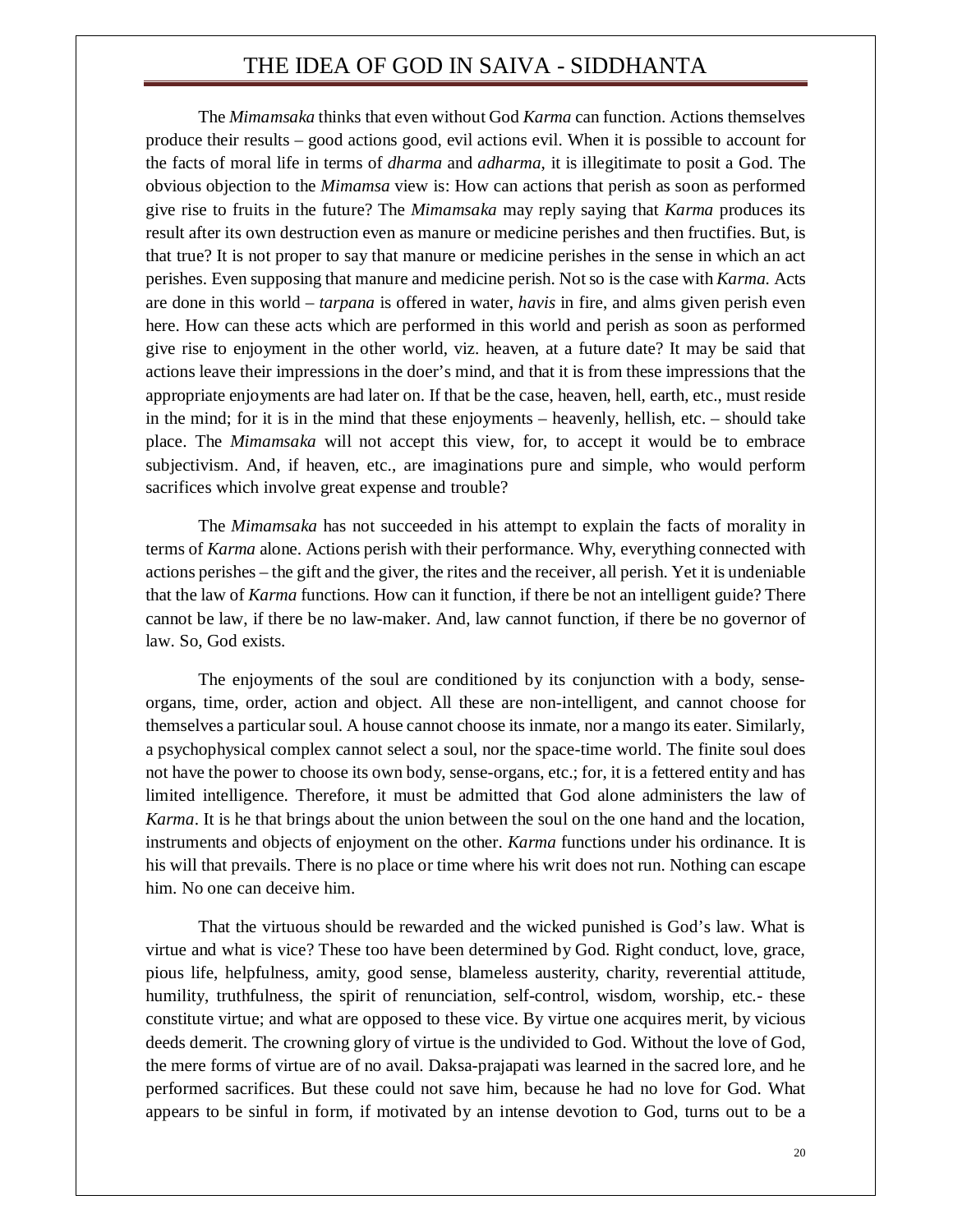meritorious deed. There are stories of saints who even killed a father or a son for the sake of God. These are calculated to impress on us the supreme need of loyalty to God.

In the sacred books, we hear of heaven and hell. Heaven is the place of enjoyment, and hell is the house of correction. It is God's ordinance that the meritorious should go to heaven, after death, and the wicked to hell. Souls suffer pain or enjoy pleasure, being governed by the law of God. Just as the king administers justice and rewards or punishes his subjects according to their deserts, so does God. And, just as the physician prescribes different medicines to effect the cure of diseases, so God treats the souls differently according to their needs. Some prescriptions may be bitter, and others sweet. That does not mean that the physician is partial to some. The enjoyments of pleasure as well as suffering pain is a process of purgation. To remove *mala*, God administers to the soul pain and pleasure. In some cases, the physician may find it unnecessary to prescribe medicine. He may effect a cure by an incarnation or a mere touch. In some other cases he may have to adopt drastic remedies such as cutting and cauterizing. In yet other cases he may ask the patient to drink sugared milk. Similarly, God tackles the souls in different ways. All his actions, however, have the same end in view, viz. to save the souls from *samsara*.

The souls are endowed with different types of body so that they may experience different kinds of joy and sorrow. Just as the body that we have in waking experience is of no use for enjoying or suffering in dream, so also the body of one species is not suitable for the experience of another species. For example, the snake-body is no good for the purpose of having bird-experience, and *vice-versa*. Similarly, the body that is necessary for enjoyments in this world will be inadequate for residence in the other world. So, *Karma* determines the kind of body. It is one of the malas of the soul. It is said to be beginningless, because no one can determine its beginning. Yet, it ought to have had a beginning because all the actions of the soul are performed in time. It must have an end also, and that is when its effects have been suffered fully. At cosmic dissolution, *Karma* becomes united with *maya-mala*; at the beginning of each world-creation it reappears and brings about the union of the souls with their appropriate bodies – bodies fashioned out of *maya*. *Karma* transmigrates along with the subtle body of the soul; it takes different forms, and yet is formless. It functions under the law of God.

It is not necessary that the body of one birth must be the same as that of the previous birth. Migration from one type of body into another is possible. It is wrong to say, as some Mimamsakas do, that grass is reborn as grass, bird as bird, man as man, etc. It is equally wrong to hold, as some Vedantins do, that even in the highest heaven souls enjoy as bird, beast, man, etc. The forms that the soul takes change according to its *Karma*. Ahalya, we are told, turned into s stone, a spider was born as a prince in the solar race, and a rat became Mahabali. It is *Karma* that determines the nature of a soul's birth.

*Karma*, as we have already pointed out, has not the intelligence to choose a particular soul and endow it with a body. It has to be guided by God. The gross bodies emerge from the subtle body. Though the subtle body is one for each soul, many gross bodies are produced out of it by God, even as from gold different ornaments are made by the goldsmith. It is not that a gross body arises from the destruction of a subtle body. Just as when a tree is cut at the root,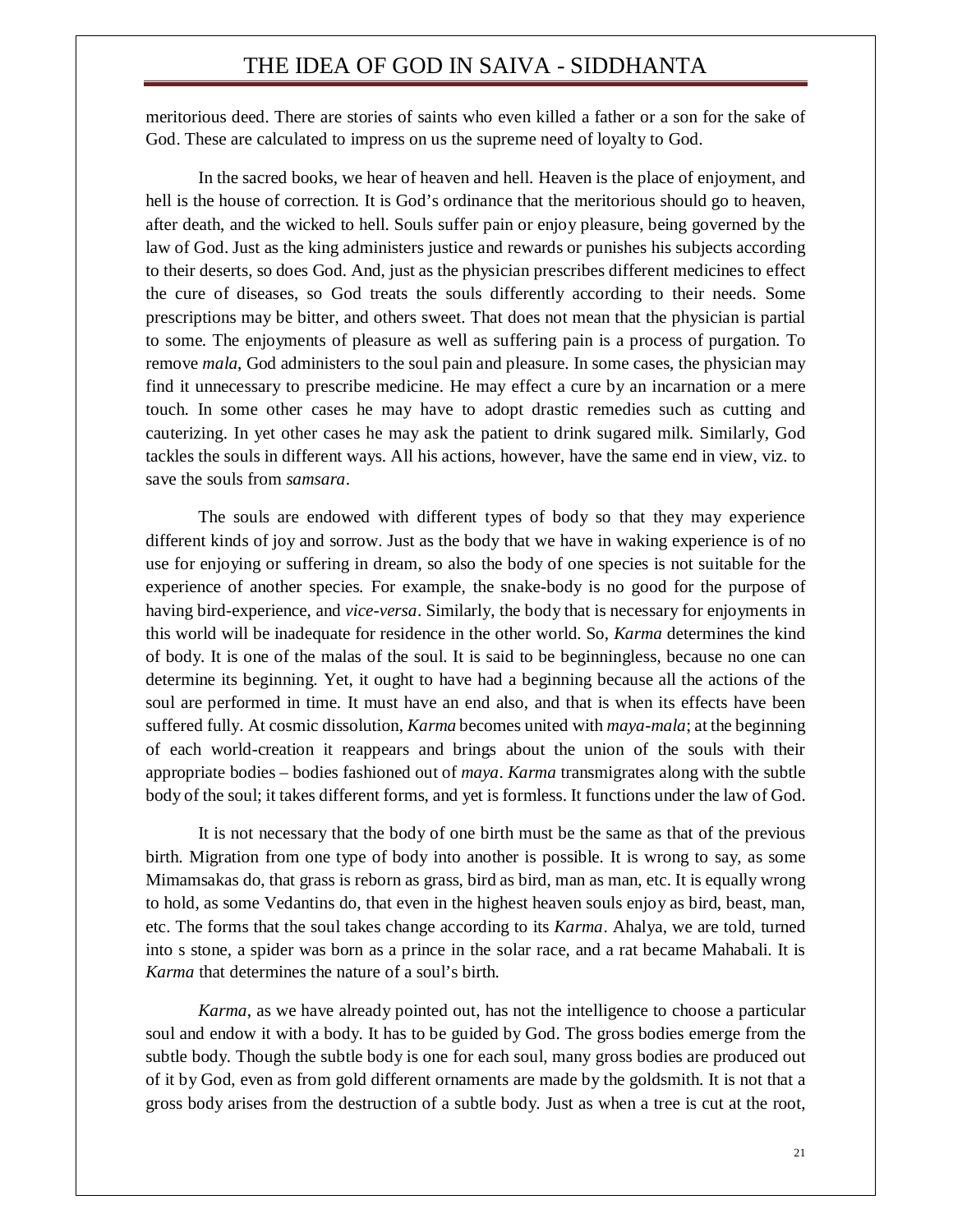another shoot comes out of the same root, so when one gross body falls, another springs from the same subtle body. The material cause of the subtle body is *prakrti*. *Prakrti* itself is the effect of *asuddha-maya*. Above this latter is *Bindu* or *Kundali*. Superior to that is *Sakti*, the power of God. As between *Sakti* and Siva, there is no difference.

It is all the play of God. And, God's play is the play of love. Out of love he endows the souls with bodies and makes them eat their *Karma*. The bodies are formed out of *maya*; and *Karma* conditions this formation. One dirt is made to remove another dirt. *Karma-mala* is made use of to rid the soul of the dirt of *maya-mala*; and this latter is employed to free the soul of its root-impurity, viz. *anava*. It is the principle of the fuller's earth that works here. God wants to save the soul; the moral law of *Karma* is the way how he saves it.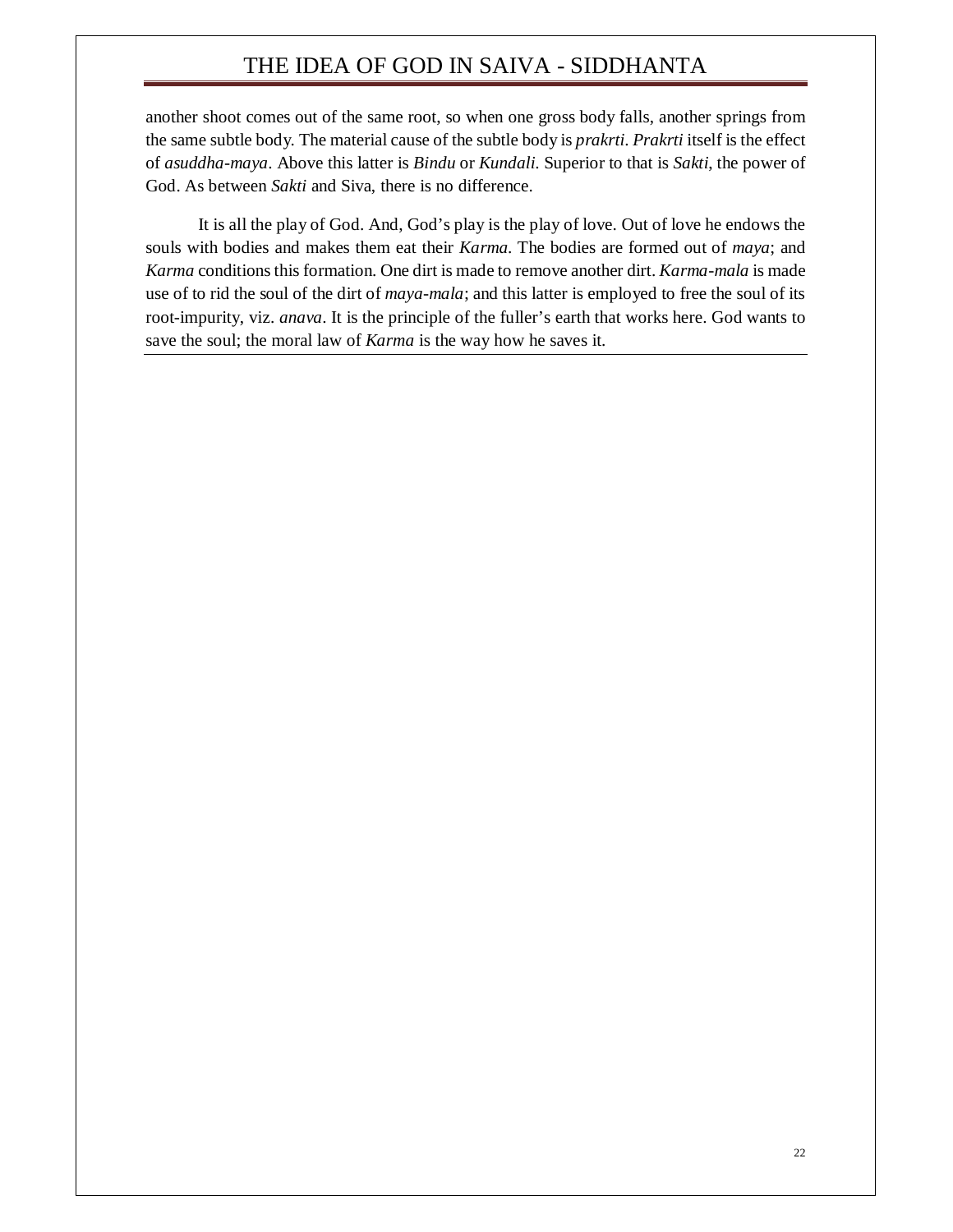## **LECTURE FOUR God as Redeemer**

World-creation and moral governance, as functions of God, have as their purpose the redemption of souls. As has already been stated, the origination, sustentation and destruction of the universe, and veiling of the truth are for the sake of *anugraha* – bestowal of grace on the souls. Similarly, the regulation of enjoyment and suffering in accordance with desert is for making the souls fit to receive the divine grace. God has nothing to achieve for himself by creating the world or by regulating *Karma*. His cosmic play is for weaning the souls from samsara. God alone can save the souls because he has the necessary knowledge and power for that purpose. The eight qualities of God are: (1) independence, (2) purity, (3) self-knowledge, (4) omniscience, (5) freedom from mala, (6) boundless benevolence, (7) omnipotence, and (8) bliss. By virtue of these perfections, God is pre-eminently the universal savior.

It is true that people worship many gods, and each person has his own *ista* (chosen deity). Because of temperamental differences, the form of God that appeals to one may not appeal to another. For that matter, the deific form that fascinates a person at one moment may not exercise that power on the same person at another moment. What has been described as the Vedic henotheism is, in a sense, natural to the human mind. There need be no dogmatism with regard to our conceptions of God. A Rg Vedic seer proclaims: 'Truth is one; sages call it by various names.' All the great ones of India are agreed on this point, viz. that there may be as many approaches to God as there are minds. The *Siddhiyar* (ii, 25f) puts the same idea in the following manner: whatever God be the object of your worship, it is Siva that will appear there and accept your devotion. Deities other than the Supreme are, in fact, powerless. They are as helpless as terrestrial creatures are. When they are worshipped, it is not they that reward the worshipper, but the supreme God, the God of gods. When parents are revered and served by their children, for instance, it is not the parents that reward the children in a future state but the good Karma. Various forms of God are, of course, necessary to suit different tastes. Hinduism recognizes this fact. But, it does not follow from this that the Hindu is a polytheist. There is only one supreme God, call him by what name we will. Even where several deities are believed in, they are subordinated to the Supreme. True worship ultimately reaches the ultimate God. He may be worshipped in stationary forms such as the Siva-linga or in moving forms such as his devotees. But, it is he that accepts all this worship and showers his grace on the worshipper. Even to worship him, we have to depend on his grace. He is always intent on saving us, under some pretext or the other.

God saves us by imparting to us divine wisdom. It is not only the saving knowledge that we owe to God's grace, but also the ordinary knowledge that we acquire in the empirical world. Nothing can move or function without God. We cannot see if God's light were not there. We may imagine, in our ignorance, that it is we that know. But, in reality, it is God that knows in us and through us. Just as the senses perceive only as informed by the soul, so the soul knows only as impelled by God. God is the soul of souls. He is the inner immortal ruler, the indwelling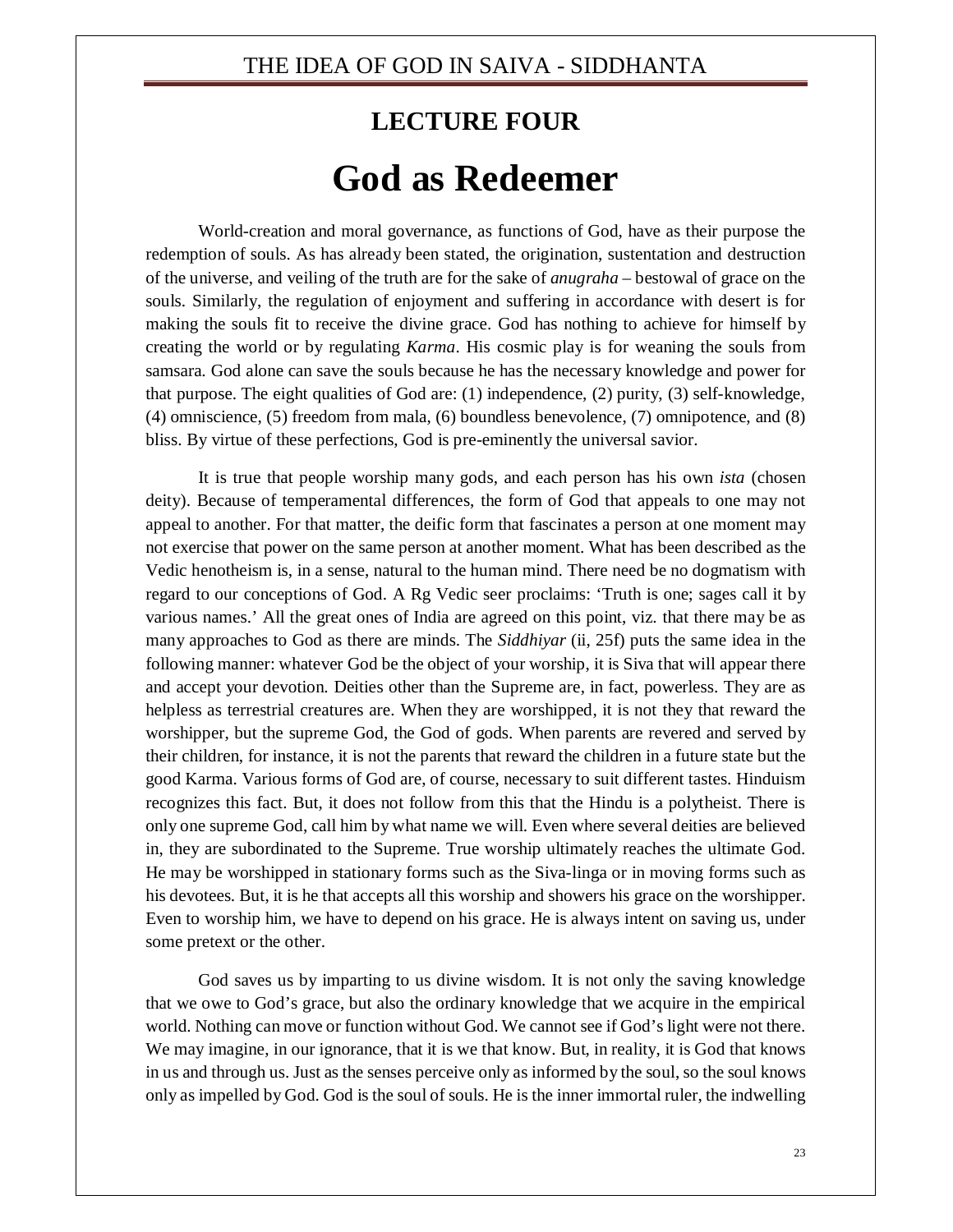power that moves all beings and makes all things keep their places. God is omniscient; he alone knows all and enables the souls to know.

If God is the giver of all knowledge, it may be asked, why should some know less and some more, some rightly and some wrongly? The answer to this question is that the differences are due to *karma.* Each soul knows and enjoys according to the merits and demerits of its past deeds. God dispenses justice; but this dispensation, as we have seen already, is the expression of God's love.

Without the aid of God, the soul cannot know anything. That it is dependent on so many factors in order to know something is well known. In external perception, it requires the help of instruments like sense-organ and auxiliaries like sun-light. So, it is clear that the soul is not self-luminous; it cannot serve as its own light. God alone is self-luminous; it cannot serve as its own light. God alone is self-luminous (*svaprakasa*), and, therefore, is the source of all knowledge. It is he that imparts knowledge to the soul, out of his grace, by means of the organs of sense and sensations, by means of the luminaries like the sun and the moon, and by means of time, *karma*, and the bodies, by means of books on logic and metaphysics, and finally in the form of the *guru*. Both secular and sacred knowledge have their origin in God. He is the source of the arts and the sciences, of philosophy and faith. The Veda is his Word; the Agamas are his teachings. He himself knows without any aid. Neither sense organs, nor the luminaries, nor the factors like time, *karma* and body, nor the books does God require as aids to knowledge. He creates all these for the sake of the soul, in order that the soul may know.

Why does God endow the soul with the instruments of knowledge, etc.? Why should he make it migrate from body to body, suffering all the ills that embodiment is heir to? The Saiva-Siddhantin's reply is that all this travail is necessary before the soul becomes fit for release. It is God that joins the soul with an appropriate body, makes it to know, act, enjoy and suffer, in order finally to save it by imparting to it the higher wisdom. All this is God' act of love. God's power is his grace. Except as love and grace, there is no God. The souls have their illusion removed, and they gain the supreme bliss by the power of God's love. Just as the sun, by his light, dispels the darkness that shrouds the eyes, so God, the light of lights, destroys the soul's ignorance by blessing it with the vision of truth.

How are we to know God before he can redeem us? If he is unknowable, we can derive no benefit from him. It would mean that he is not pervasive of us. If that were so, we can attain no union with him even in *moksa*. If God is unknowable and non-pervasive of us. If that were so, we can attain no union with him even in *moksa*. If God is unknowable and non-pervasive, he cannot perform the five cosmic functions that are ascribed to him. There would be the persistent doubt whether he exists or not; and even in he exists, so far as we are concerned, it would be the same as if he did not exist. God would then be as useless and unsubstantial as sky-flowers and ropes made of tortoise hair. What answer has the Siddhantin for this objection?

God, says the Siddhantin, remain unknown only till his grace is not bestowed on the soul. Surely, with our finite powers of knowledge we cannot know him. Even to know empirical objects, we saw, the grace of God is required. How much more so for knowing God?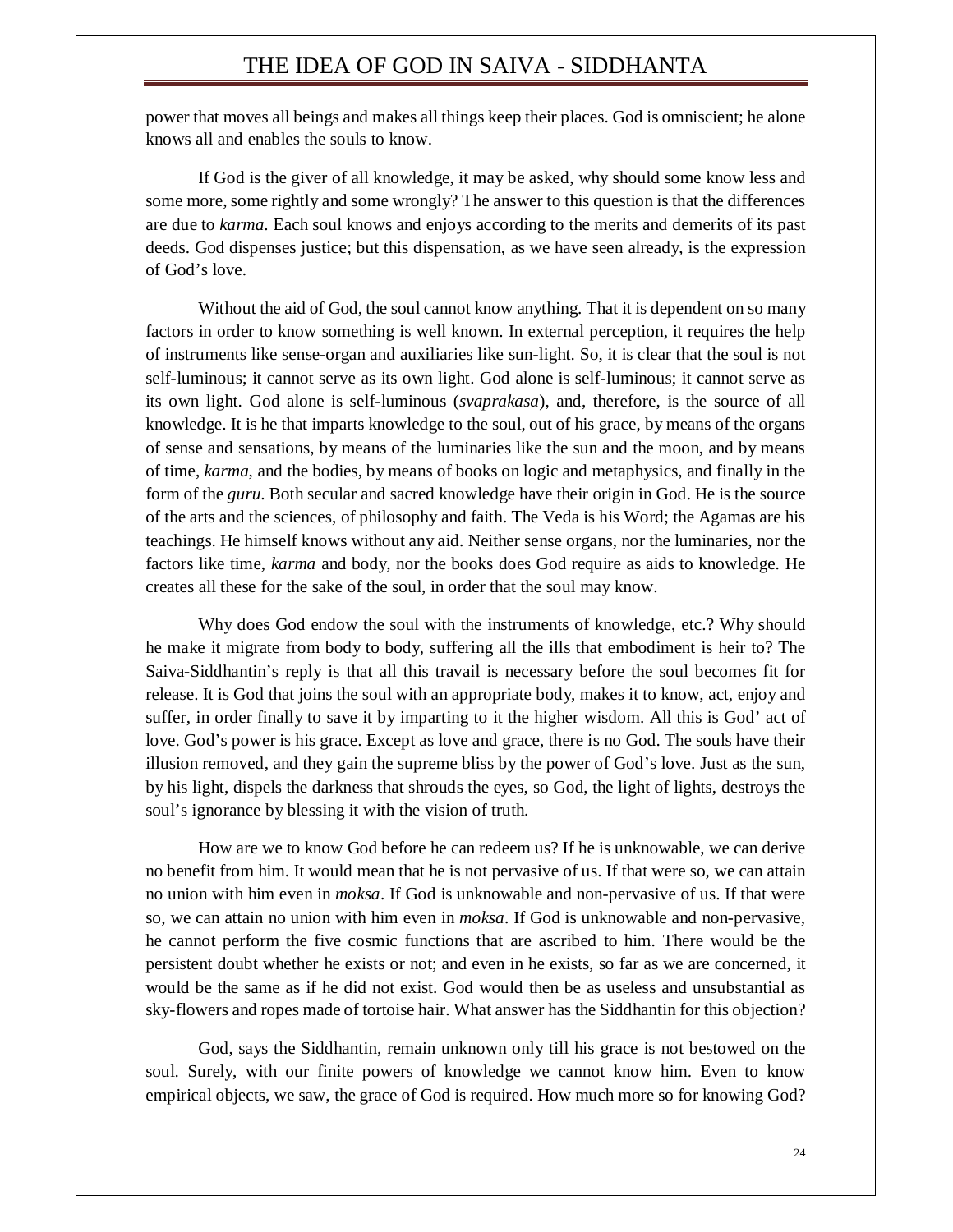It is only with his grace that we can know him – know him as non-different (*ananva*). The soul attains union with Siva, in *moksa*, though even then it is entitatively distinct. This, according to the Siddhantin, is true *advaita* (non-duality). The *advaita* realization is not *pasu-jnana*, but *pati-jnana*. That is, the soul then knows, not through its empirical instruments, but through God. It sees not through its physical or mental eye, but through the divine eye, the eye of God.

The ordinary yogins do not have this vision. Depending on the strength of their own will-power, they hope to realize God. They expect to see God, and meditate on him. But, God is not an object either of the senses or of the mind. Even if God is contemplated as that which transcends the senses and mind, of what use is such contemplation? For, that contemplation would necessarily involve conceptualization; and God is not a concept. The same defect would persist, even if God is contemplated as being beyond contemplation. 'Being-beyondcontemplation' is also a concept. If God is contemplated as identical with oneself, even then God is not realized. In fact, by the individual effort of mind and will the truth is not grasped. The only way to know God is by getting his grace. All that the soul has to do is to earn God's grace. If only the soul will place itself in God's good care, all will be well with it. Even as a prodigal, if man returns to the house of his Father, he will be feasted and fed, and will be finally saved.

The story is told of a prince who grew as a savage among savages. While quite young, the prince was lost or abandoned in a forest. He was found by a savage who adopted him as his son. The prince, of course, did not know that he was a prince. He led a savage life, believing himself to be a savage. After several years, the king, his father, got news of his whereabouts, went there, separated the prince from his savage associates and reclaimed him as his son. The prince regained his princely status, and was honored even as his father was honored. The soul's story is similar to that of the prince. It is divine by nature; but is *samsara* it gets lost to the senses and their objects. The senses entice it and nourish it as if it was their own. In such a situation, the soul forgets its own nature, and even imagines that its captivity is its freedom. The Lord saves the soul from its pitiable plight by his grace, frees it from its inert association, washes it clean of its accumulated dross, and accepts it as his own. It is by God's grace, then, that the soul is dissociated from the world of *acit* (inert things), and is made to regain its nature as cit (intelligence).

There are three classes of souls – *vijnanakala*, *pralayakala*, and *sakala*. Of the three *malas*, the *vijnanakalas* have *anava* alone, the *pralayakalas anava* and *karma* and the *sakalas* all the three, viz. *anava*, *karma*, and *maya*. The *vijnanakalas* are the comparatively pure souls, with only the root-*mala* to be removed by Siva. The *pralaya-kalas* are the souls in the state of *pralaya* or world-dissolution. Since there is no evolution of *maya* in that state, the souls are rid of *maya-mala*. But the merits and demerits of past deeds still persist, and it is they that endow the soul with body, etc., at the beginning of the next evolution. So the *pralayakalas* have *karma* besides *anava*. The *sakalas* are the souls coursing their way in the transmigratory tract. They have the full complement of impurities.

Siva saves these three classes of souls in different ways, bringing them succor according to their needs. The *vijnanakalas* Siva instructs from within, residing in their intelligence. To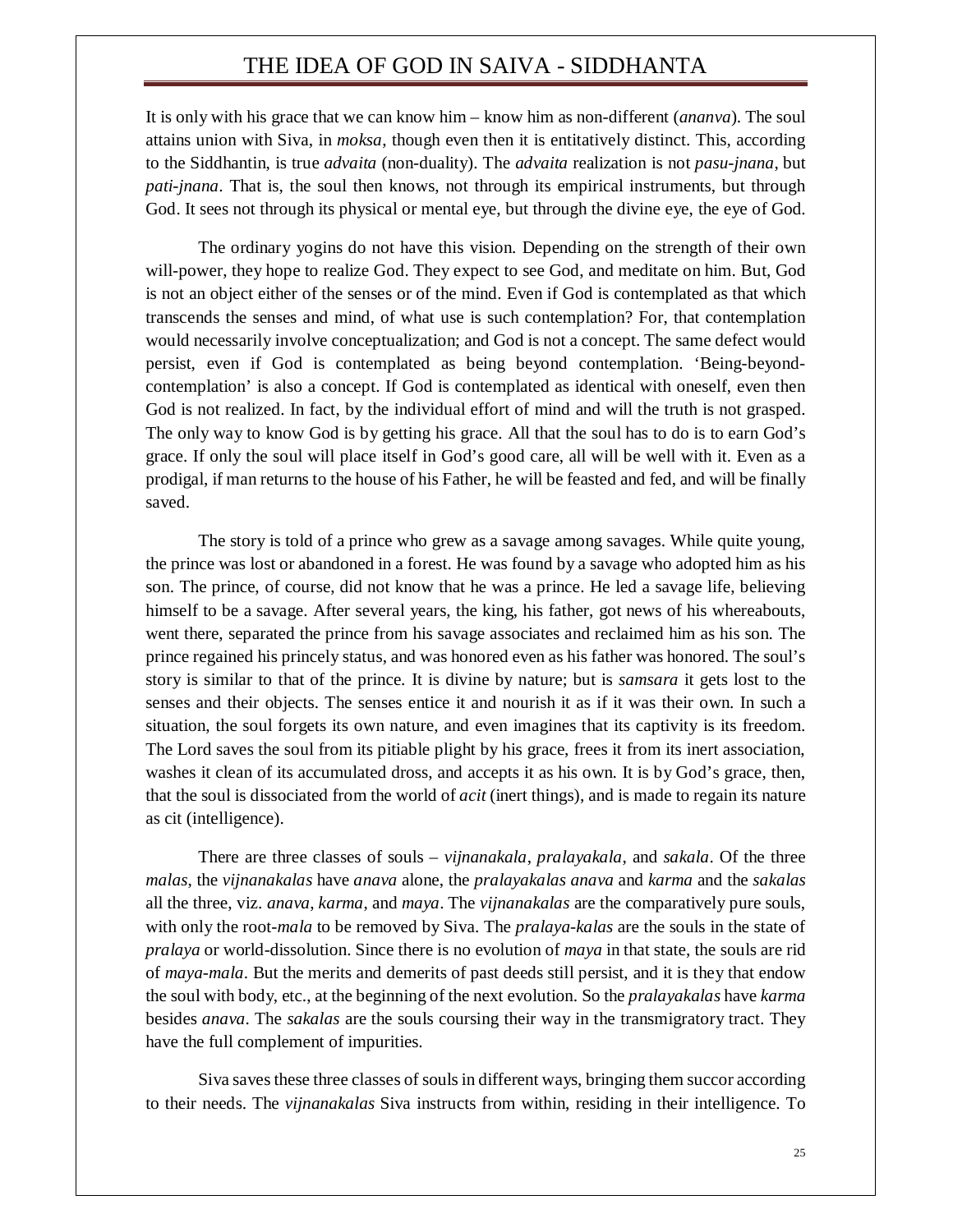the *pralayakalas* Siva appears in a superhuman form, initiates them and removes their impurities. For saving the *sakalas* God has to appear in the form of a guru. While to the first two classes of souls Siva reveals his *niradhara* form, to the third he has to show his *sadhara* form.

It is the 'descent of God's grace' (*saktinipata*) upon the soul that rids it of *mala*. The more intense the descent, the quicker is the *mala* removed. The pure crystal of the soul is rubbed clean of the dirt of *mala* by the entry into it of the light of grace. But before this can happen, the soul of all classes should become fit for receiving grace. The intensity of the descent of grace will depend on the relative fitness of the soul, in other words, on the relative ripeness of *mala*. The descent of Siva's sakti comes in four grades: *manda*, *mandatara*, *tivra*, and *tivratara*. The divine power that is said to be manda (slow) is the *nivrtti-sakti* (the removing power). With its onset the soul begins to discriminate between the eternal and the non-eternal. Thus the removal of ignorance starts; the clouds that were hiding the sun of truth begin to lift. As a result of discrimination, there develops in the soul dispassion for sense-objects. The next stage is *mandatara* (less slow) where the discrimination and the detachment get confirmed. The *sakti*  here is called *pratistha-sakti*, the power-that-makes-firm. The *sakti-nipata* that is of a higher grade is *tivra* (intense). Here it is the *vidya-sakti* (wisdom-power) that functions. In the place of the earlier *pasa-jnana* and *pasu-jnana*, *siva-jnana* shines. The final stage is reached when the soul enjoys the bliss of Siva, freed from all its trials and tribulations. The *sakti* here is *santi*  (peace), and the descent of grace is *tivratara* (very intense). When this happens, the veil of ignorance (tirodhana) is completely removed and the soul having received back its innate vision longs for the sight of the Lord. This longing is fulfilled by the *guru* who initiates the soul and enables it to have a vision of the Lord.

*Diksa* (initiation) occupies an important place in Saivism. The bondage of souls is not due to mere absence of knowledge; it is due to *mala* which is a positive entity. For removing it there is required another positive entity; that is the reason for saying that *diksa* is necessary. Since, however, the souls are in different stages of ripeness, the type of *diksa* also varies. It is the teacher that has to decide which type of *diksa* will suit which soul. *Nayana-diksa* is initiation by sight. By a mere look the preceptor may purify the soul. One of the examples given for this type of *diksa* is the drawing off of poison from a person bitten by a snake by the look of one who has achieved identity with Garuda by yogic powers. *Sparsa-diksa* is initiation by touch. Just as base metals are said to be transmuted into gold through processes of alchemy, the *pasu* is made to assume Sivatva by the teacher performing certain rites. *Sastra-diksa* is initiation by teaching the Scriptural texts. Here the preceptor teaches the pupil the significance of the three categories, *pati*, *pasu* and *pasa* and leads him to the goal which is union with Siva. *Yoga-diksa*, is initiation by yoga. Here the pupil is taught to perform *Siva-yoga*. As distinct from the types of *diksa* so far mentioned, there are some in which sacrificial techniques are employed. These are is absorbed by the next. The last of these, *kala*, is absorbed by the *tirodhana-sakti*, and this *sakti* in its turn by Siva. When the *tirodhana-sakti* is absorbed, the soul is freed from *mala* and is blessed with the knowledge of Siva.

The purification of the *adhvas* through *diksa* is performed by Siva in the form of the preceptor. The recipients of *diksa*, viz. the disciples, are of three types, *uttama* (high),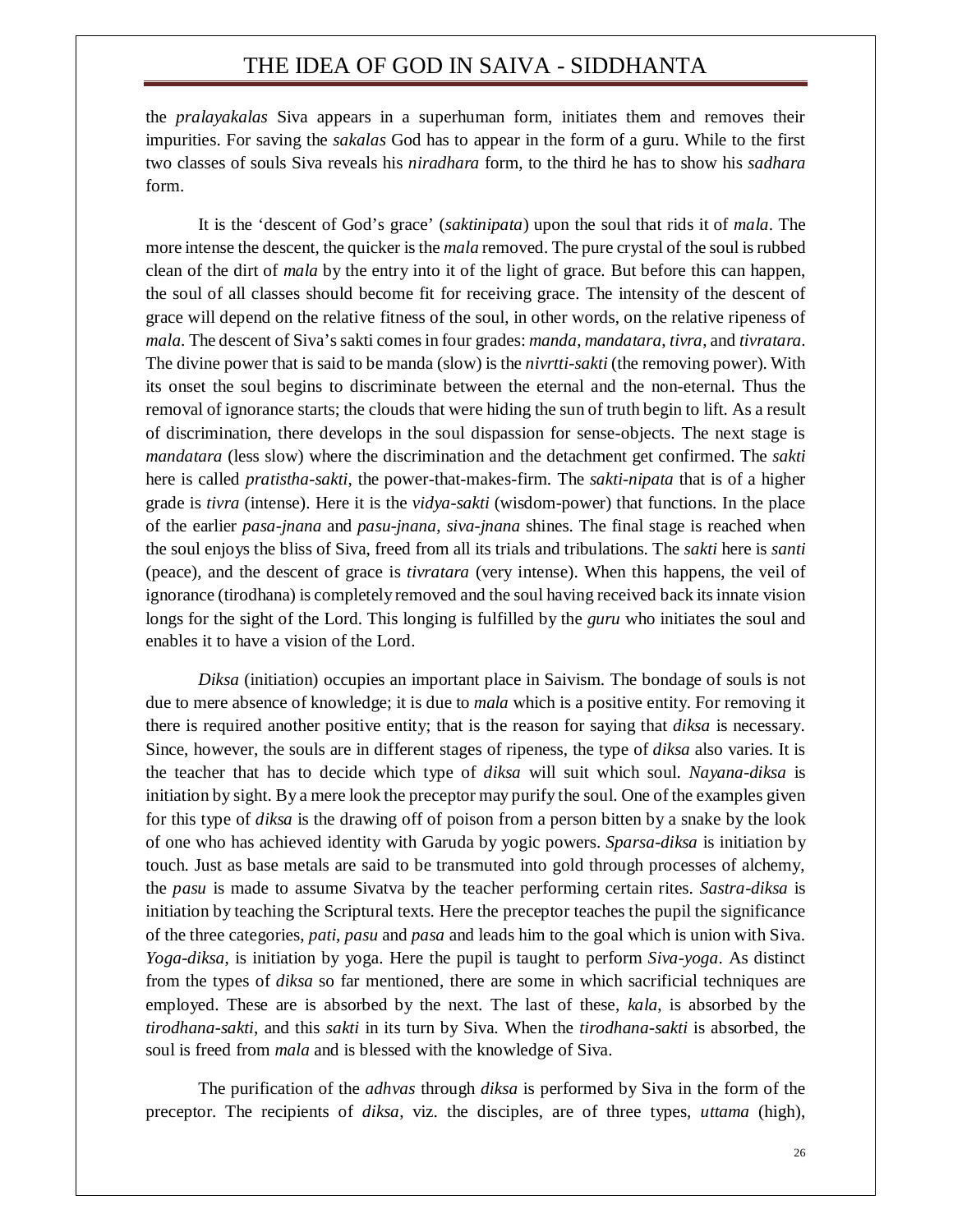*madhyama* (middling), and *adhama* (low). These are initiated by Siva either through *jnana* or *kriya*, and thus their *mala* is removed. The removal of *mala* happens this way. Through *diksa*, the accumulated (*sancita*) *karma*, which resides in the six *adhvas*, is destroyed. With the destruction of *karma*, *maya* disappears. And when *maya* goes, *anava* also is removed. The removal of the various *tattvas* is accomplished by the different grades of *diksa*. When the *tattvas* are removed, the soul regains its true nature as the pervasive and omniscient spirit.

*Sancita-karma*, as we have said, is removed through the purification of the *adhvas* by *diksa*. Siva does this, appearing as the preceptor, by his *kriya-sakti*. He also removes the *agamikarma* and the *anava-mala* by his *jnana-sakti*. *Anava* could be removed only when it becomes ripe. In order to ripen *anava*, Siva makes the souls experience *karma*, enjoy and suffer in accordance with their deserts. In other words, *prarabdha* is destroyed by enjoyment and suffering.

The first five *adhvas* are pervaded by the five *kalas*. The following table gives the details of the total of each *adhva*:

| S. No        | Kala       | <b>Mantra</b> | Pada |    | Varna Bhuvana | Tatt3va | Deity         |
|--------------|------------|---------------|------|----|---------------|---------|---------------|
|              | Nivrtti    |               | 28   |    | 108           |         | <b>Brahma</b> |
|              | Pratistha  |               | 21   | 24 | 56            | 23      | Vishnu        |
| 3            | Vidya      | 2             | 20   |    | 27            |         | Rudra         |
| 4            | Santi      | 2             | 11   |    | 18            | 3       | Mahesvara     |
| 5            | Santyatita | 3             |      | 16 | 15            | 2       | Sadasiva      |
| <b>Total</b> |            | 11            | 81   | 51 | 224           | 36      |               |

Thus, with the removal of the various types of karma and with the destruction of anava, the souls gain union with Siva.

It is only after a long journey that the soul arrives at the goal. A number of births in various locations and conditions precede the status of a human being attained by a soul. There are so many human souls in the world; but not all of them get the facilities for spiritual progress. Rare is the birth of a human soul in a land which is sanctified by the Vedas and the Agamas. Such a birth is the result of great merit. A greater fund of merit is necessary for a soul to be born as an adherent of Saiva-Siddhanta. After wading through alien faiths, after plodding through the orthodox cults, the soul at last enters the haven of Saivism. Within the haven also there are the outer halls and the inner chambers. There are different schools of Saivism. After passing through these, the soul arrives at the central court which is the Siddhanta. This is made possible by the performance of duties pertaining to one's station in life, by the practice of austerities (*tapas*), by the study of the Vedas and the Puranas, and by the acquisition of a clear knowledge of the truths. After one becomes a Saiva-Siddhantin, one has to go through the stages of *carya*, *kriya*, and *yoga*, before one acquires the final means to release which is *jnana*.

The Saiva-Siddhanta, revealed graciously by the supreme Lord Siva, promises sure release for its votary. The Lord himself guides the soul that has taken to the Siddhanta-path, and turns it into a *jivanmukta* by removing its *mala*. The soul is bathed in the divine light, is made to drink the divine bliss, and is admitted to the proximity of the divine Feet. None is equal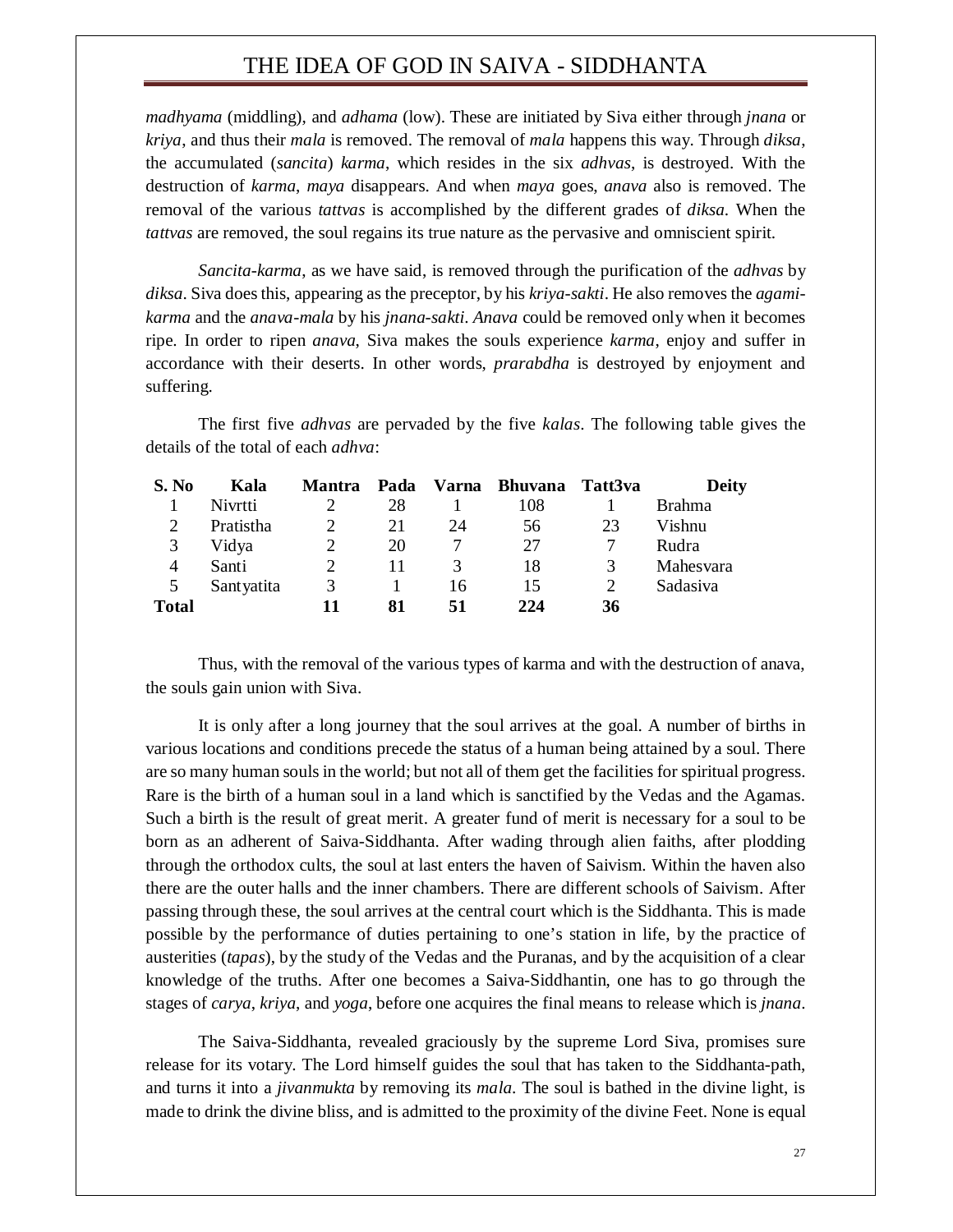to the Lord. How can any surpass him? He is supremely intelligent, all-powerful, and beneficent. By his omniscience, he reveals the Vedas and the Agamas. By his omnipotence, he makes the soul enjoy and suffer according to its deserts. By his grace, he removes its impurities. There is a master plan behind the Lord's activities – that is, to release the soul from bondage.

There are grades in *mukti*. Through *carya* one attains *saloka*, through *kriya samipya*, through *yoga sarupya*, and through *jnana sayujya*. (*Vide* Lecture I). The first three are called varieties of *pada-mukti*, graded release; the last alone is *para-mukti*, the supreme or final release. *Carya* is the path of external service to God in his temples. Scrubbing and cleaning the temples, gathering flowers and making them into garlands for adorning the image of Siva, maintaining flower-gardens, lighting the temple lamps, singing the praise of Siva, and doing the behests of his devotees are forms of *carya*. *Kriya* refers to actual modes of worship, such as offering fresh and fragrant flowers to the Lord, waving incense and lamps before the image, bathing the image, offering food, etc., and the other ritual acts connected with ceremonial worship. The performance of *Agnihotra*, etc., also form part of *kriya*. The next stage, yoga, is reached when one practices the modes of mind control. Restraining the senses and regulating the breathing-process, one stems the surging waves of the mind and makes it one pointed. The mind thus controlled is fixed on the supreme Light, ever to dwell there. This is the path of yoga. The final path is *jnana*. Here, one studies the *Sastras*, grasps firmly the nature of the three categories, realizes the non-distinction of cognizer, cognized object, and cognition, and becomes one with Siva. Thus *jnana* is the direct means to release. Just as before the rising sun darkness flies away, so at the dawn of wisdom ignorance is destroyed, and along with it bondage.

Three stages may be distinguished in the evolution of *Siva-jnana*. Even as the burning glass emits fire in the presence of the sun, the soul comes to have knowledge when the preceptor appears before it. The soul sees *pati* in an indeterminate way, and itself in an indeterminate manner in *pati*; also it beholds in itself the world indeterminately. Then the nature of the Lord as the smallest of the small and the greatest of the great is made manifest. This is the first stage. When *mala* ripens and there is *saktinipata*, the seeker after release reflects on what he has heard from the *guru*. He follows the line of argument indicated by his preceptor, and satisfies himself about the truth of what he has heard, with the help of suitable reasons and examples. As a result of such reflection, he attains a state of equanimity. He no longer has likes and dislikes. To him a potsherd and a piece of gold are the same. He has a vision of Siva which is midway between *savikalpa* and *nirvikalpa*. He and Siva become inseparable, each not leaving the other. Dwelling in Siva, he sees Siva in everything. This is the second stage. At the final stage, both knowledge and ignorance are removed by the grace of the *guru*; and God is realized as both identical with and different from all things. The soul no longer knows through its own instruments; its experience henceforward is through God. God now appears in his true form as *niradhara*. While supporting everything, he stands alone and independent. One who realizes this truth becomes a *jivanmukta*.

The *jivanmukta* has no more birth. Those who have acquired merit go to heaven, and those who have gathered demerit go to hell. The *jivanmukta* has gone beyond both merit and demerit, good and evil. Therefore, he journeys to neither heaven nor hell. He has nowhere to